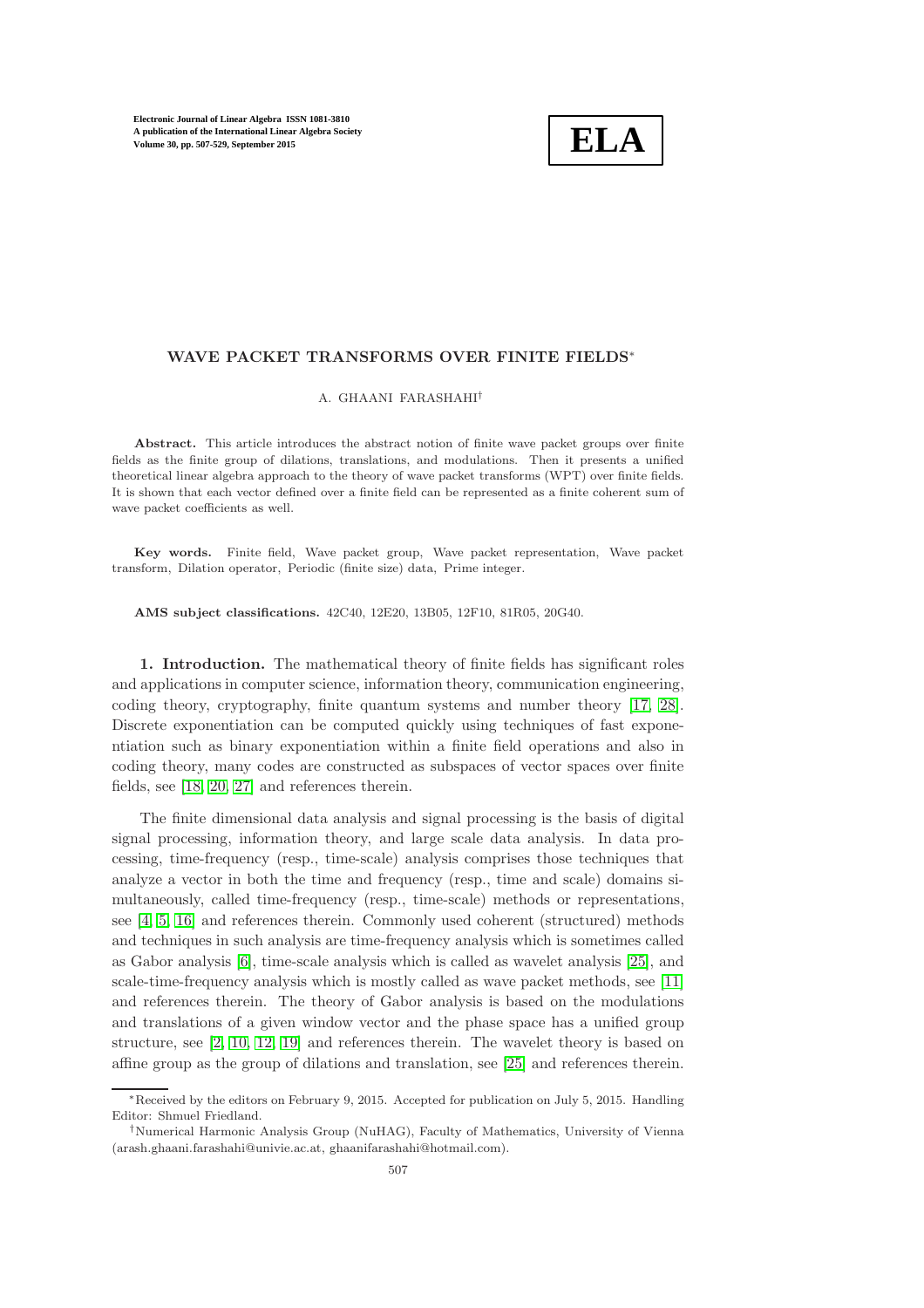

#### 508 A. Ghaani Farashahi

Wavelet analysis of periodic data rely on embedding the vector space of finite size data in the Hilbert space of all complex valued sequences with finite  $\|\cdot\|_2$ -norm which is not on finite dimensional analogous to the continuous setting as is the case in Gabor analysis [\[3,](#page-21-12) [24,](#page-21-13) [29\]](#page-22-3). Some different approaches to the wavelet analysis over finite fields studied in [\[7,](#page-21-14) [8,](#page-21-15) [13,](#page-21-16) [15\]](#page-21-17).

Wave packet analysis is a shrewd coherent state analysis which is an extension of the two most important and prominent coherent state methods. The mathematical theory of wave packet analysis over the local field R is originated from dyadic dilations, integer translations, and integer modulations of a given window vector. The structure of wave packet groups over prime fields (finite Abelian groups of prime orders) and the notion of wave packet representation on these wave packet groups are recently presented in [\[11\]](#page-21-7).

In this article, we introduce the notion of wave packet group  $\text{WP}_{\mathbb{F}}$  associated to the finite field  $\mathbb F$  as the group of dilation, translation and modulation and we present the abstract theory of wave packet transform over  $\mathbb{F}$ . If  $y \in \mathbb{C}^{\mathbb{F}}$  is a window vector, we define the wave packet transform (WPT)  $V_{\mathbf{v}}$  as the voice transform defined on  $\mathbb{C}^{\mathbb{F}}$  with complex values which are indexed in the finite wave packet group  $\text{WP}_{\mathbb{F}}$ . These techniques imply a unified group theoretical based scale-time-frequency (dilation, translation and modulation) representations for vectors in  $\mathbb{C}^{\mathbb{F}}$ . It is shown that the wave packet transform  $V_{\mathbf{y}}$  as a windowed transform satisfies the isometric property and inversion formula as well.

2. Preliminaries and notation. Let  $\mathbb H$  be a finite dimensional complex Hilbert space and dim  $\mathbb{H} = N$ . A finite system (sequence)  $\mathfrak{A} = \{y_i : 0 \leq j \leq M - 1\} \subset \mathbb{H}$  is called a frame (or finite frame) for  $\mathbb{H}$ , if there exist positive constants  $0 < A \leq B < \infty$ such that [\[4\]](#page-21-3)

(2.1) 
$$
A \|\mathbf{x}\|^2 \leq \sum_{j=0}^{M-1} |\langle \mathbf{x}, \mathbf{y}_j \rangle|^2 \leq B \|\mathbf{x}\|^2 \text{ for all } \mathbf{x} \in \mathbb{H}.
$$

If  $\mathfrak{A} = \{y_j : 0 \le j \le M - 1\}$  is a frame for  $\mathbb{H}$ , the synthesis operator  $F : \mathbb{C}^M \to \mathbb{H}$ is  $F\{c_j\}_{j=0}^{M-1} = \sum_{j=0}^{M-1} c_j \mathbf{y}_j$  for all  $\{c_j\}_{j=0}^{M-1} \in \mathbb{C}^M$ . The adjoint (analysis) operator  $F^*: \mathbb{H} \to \mathbb{C}^M$  is  $F^* \mathbf{x} = {\langle \langle \mathbf{x}, \mathbf{y}_j \rangle \}_{j=0}^{M-1}$  for all  $\mathbf{x} \in \mathbb{H}$ . By composing F and  $F^*$ , we get the positive and invertible frame operator  $S : \mathbb{H} \to \mathbb{H}$  given by

(2.2) 
$$
\mathbf{x} \mapsto S\mathbf{x} = FF^* \mathbf{x} = \sum_{j=0}^{M-1} \langle \mathbf{x}, \mathbf{y}_j \rangle \mathbf{y}_j \text{ for all } \mathbf{x} \in \mathbb{H}.
$$

In terms of the analysis operator we have  $A\|\mathbf{x}\|_2^2 \leq \|F^*\mathbf{x}\|_2^2 \leq B\|\mathbf{x}\|_2^2$  for  $\mathbf{x} \in \mathbb{H}$ . If  $\mathfrak A$  is a finite frame for  $\mathbb H$ , the set  $\mathfrak A$  spans the complex Hilbert space  $\mathbb H$  which implies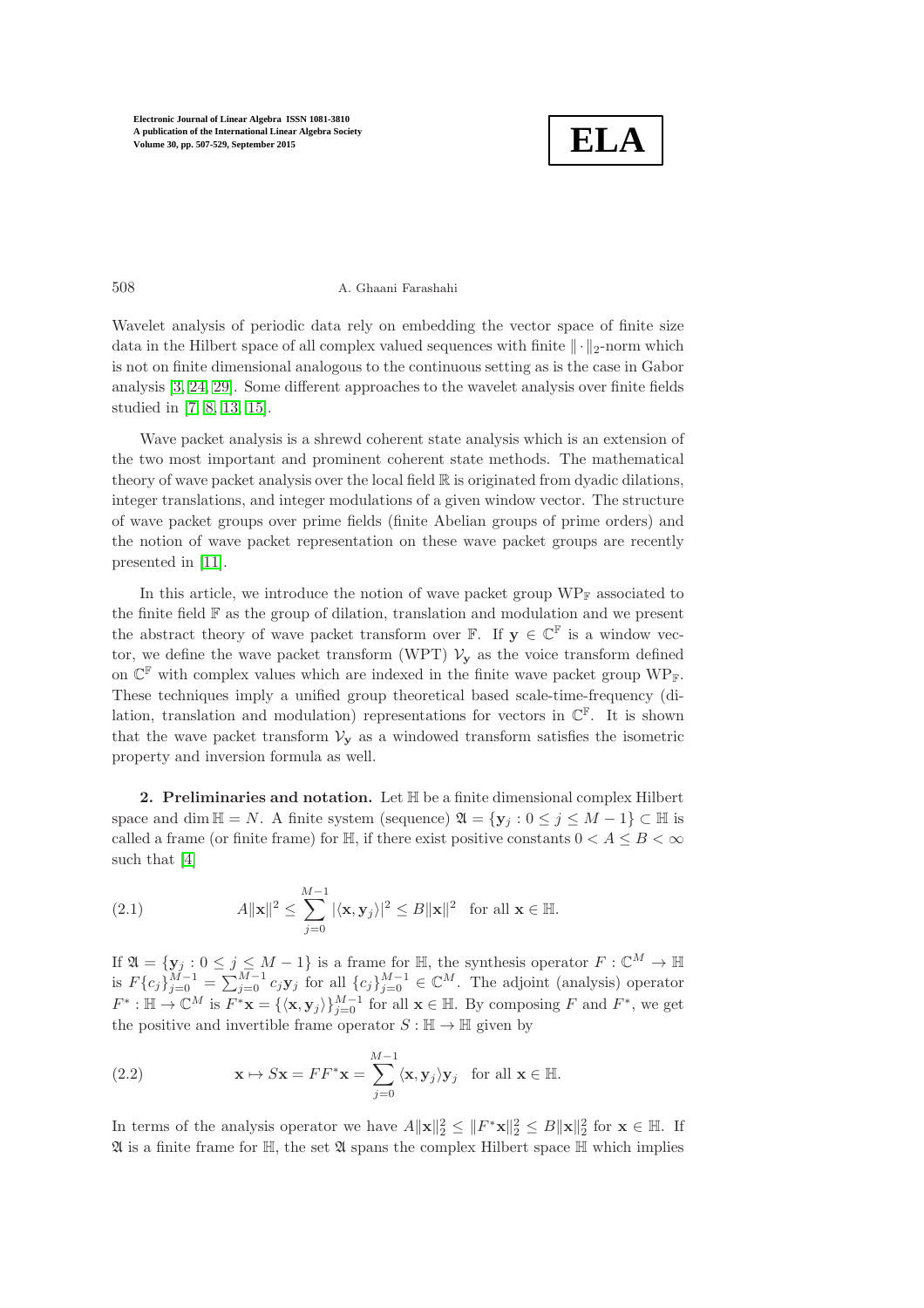**ELA**

#### Wave Packet Transforms Over Finite Fields 509

 $M \geq N$ , where  $M = |\mathfrak{A}|$ . It should be mentioned that each finite spanning set in H is a finite frame for  $\mathbb H$ . The ratio between M and N is called as redundancy of the finite frame  $\mathfrak{A}$  (i.e., red<sub> $\mathfrak{A} = M/N$ ), where  $M = |\mathfrak{A}|$ . If  $\mathfrak{A} = \{y_i : 0 \leq j \leq M - 1\}$  is a</sub> finite frame for  $\mathbb{H}$ , each  $\mathbf{x} \in \mathbb{H}$  satisfies the following reconstruction formulas

(2.3) 
$$
\mathbf{x} = \sum_{j=0}^{M-1} \langle \mathbf{x}, S^{-1} \mathbf{y}_j \rangle \mathbf{y}_j = \sum_{j=0}^{M-1} \langle \mathbf{x}, \mathbf{y}_j \rangle S^{-1} \mathbf{y}_j.
$$

In this case, the complex numbers  $\langle x, S^{-1}y_j \rangle$  are called frame coefficients and the finite sequence  $\mathfrak{A}^{\bullet} := \{S^{-1}y_j : 0 \leq j \leq M - 1\}$  which is a frame for  $\mathbb H$  as well, is called the canonical dual frame of  $\mathfrak{A}$ . A finite frame  $\mathfrak{A} = {\bf y}_i : 0 \leq j \leq M-1$  for  $\mathbb H$  is called tight if we have  $A = B$ . If  $\mathfrak{A} = \{y_j : 0 \le j \le M-1\}$  is a tight frame for  $\mathbb H$  with frame bound A, then the canonical dual frame  $\mathfrak{A}^{\bullet}$  is exactly  $\{A^{-1}\mathbf{y}_j : 0 \le j \le M-1\}$ and for  $\mathbf{x} \in \mathbb{H}$  we have [\[4\]](#page-21-3)

(2.4) 
$$
\mathbf{x} = \frac{1}{A} \sum_{j=0}^{M-1} \langle \mathbf{x}, \mathbf{y}_j \rangle \mathbf{y}_j.
$$

For a finite group G, the finite dimensional complex vector space  $\mathbb{C}^G = {\mathbf{x}:}$  $G \to \mathbb{C}$  is a |G|-dimensional Hilbert space with complex vector entries indexed by elements in the finite group  $G^1$  $G^1$ . The inner product of two vectors  $\mathbf{x}, \mathbf{y} \in \mathbb{C}^G$  is  $\langle \mathbf{x}, \mathbf{y} \rangle = \sum_{g \in G} \mathbf{x}(g) \overline{\mathbf{y}(g)}$ , and the induced norm is the  $\| \cdot \|_2$ -norm of **x**, that is  $\| \mathbf{x} \|_2 = \sqrt{\langle \mathbf{x}, \mathbf{x} \rangle}$ . For  $\mathbb{C}^{\mathbb{Z}_N}$ , where  $\mathbb{Z}_N$  denotes the cyclic group of N elements  $\{0, \$  $\overline{\langle \mathbf{x}, \mathbf{x} \rangle}$ . For  $\mathbb{C}^{\mathbb{Z}_N}$ , where  $\mathbb{Z}_N$  denotes the cyclic group of N elements  $\{0, \ldots, N-1\}$ , we simply write  $\mathbb{C}^N$  at times.

Time-scale analysis and time-frequency analysis on finite Abelian group  $G$  as modern computational harmonic analysis tools are based on three basic operations on  $\mathbb{C}^G$ . The translation operator  $T_k : \mathbb{C}^G \to \mathbb{C}^G$  given by  $T_k \mathbf{x}(g) = \mathbf{x}(g - k)$  with  $g, k \in G$ . The modulation operator  $M_{\ell}: \mathbb{C}^G \to \mathbb{C}^G$  given by  $M_{\ell}(\mathbf{x}(g)) = \overline{\ell(g)}\mathbf{x}(g)$  with  $g \in G$  and  $\ell \in \widehat{G}$ , where  $\widehat{G}$  is the character/dual group of G. As the fundamental theorem of finite Abelian groups provides a factorization of G into cyclic groups, that is,  $G \cong \mathbb{Z}_{N_1} \times \mathbb{Z}_{N_2} \times \cdots \times \mathbb{Z}_{N_d}$  as groups, which implies  $\widehat{G} \cong G$ , we can assume that the action of  $\ell = (\ell_1, \ldots, \ell_d) \in \widehat{G}$  on  $g = (g_1, \ldots, g_d) \in G$  is given by

$$
\ell(g) = ((\ell_1, \ell_2, \ldots, \ell_d), (g_1, \ldots, g_d)) = \prod_{j=1}^d \mathbf{e}_{\ell_j}(g_j),
$$

where  $\mathbf{e}_{\ell_j}(g_j) = e^{2\pi i \ell_j g_j/N_j}$  for all  $1 \leq j \leq d$ . Thus,

$$
\ell(g) = ((\ell_1, \ell_2, \ldots, \ell_d), (g_1, \ldots, g_d)) = e^{2\pi i (\ell_1 g_1/N_1 + \ell_2 g_2/N_2 + \cdots + \ell_d g_d/N_d)}.
$$

<span id="page-2-0"></span> $1|G|$  denotes the order of the group G, or, more generally, the cardinality of a set G.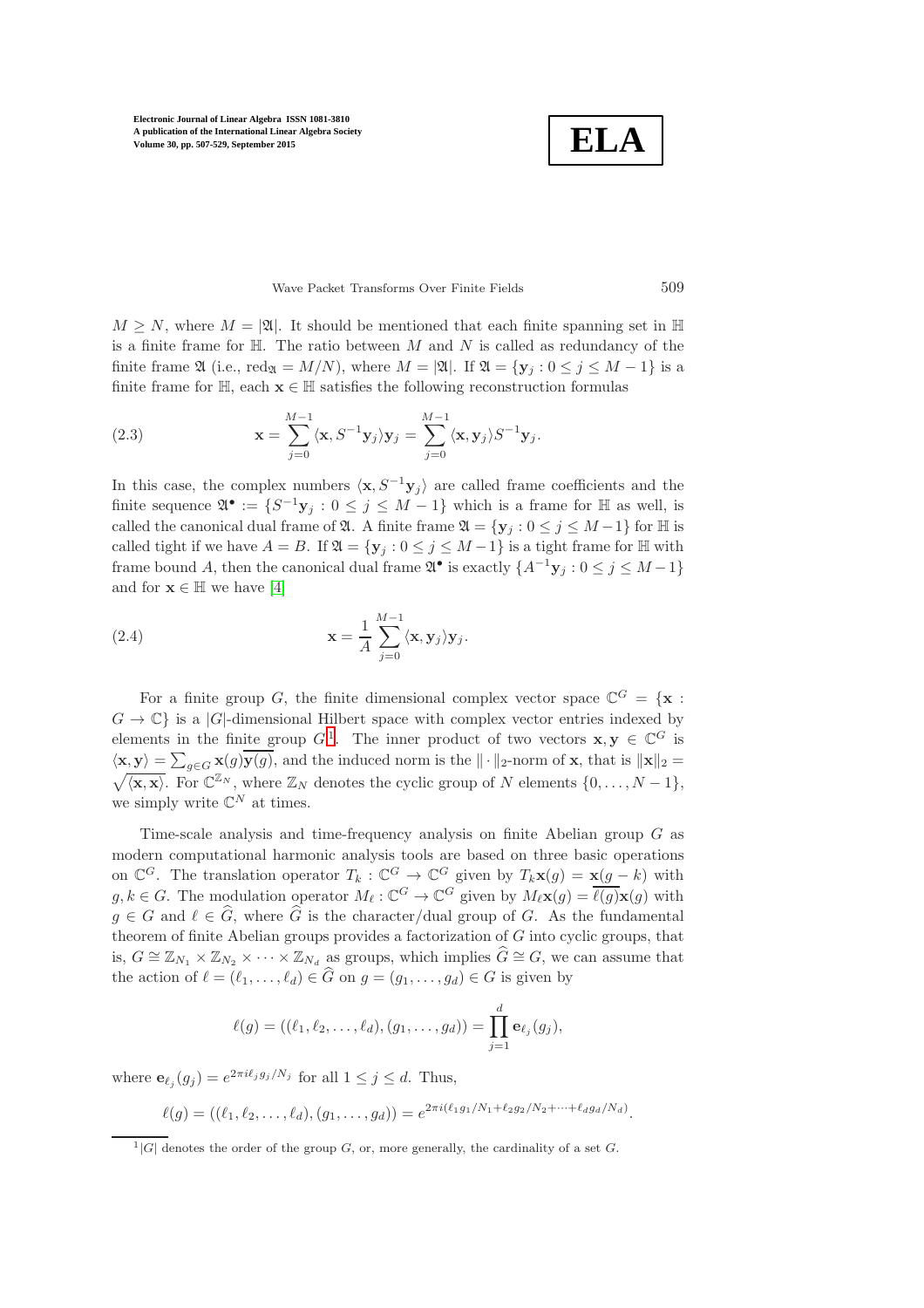

# 510 A. Ghaani Farashahi

The character/dual group  $\widehat{G}$  of any finite Abelian group G is isomorphic with G via the canonical group isomorphism  $\ell \mapsto e_{\ell}$ , where the character  $e_{\ell}: G \to \mathbb{T}$  is given by  $e_{\ell}(g) = \ell(g)$  for all  $g \in G$ . The third fundamental operator is the discrete Fourier Transform (DFT)  $\mathcal{F}_G : \mathbb{C}^G \to \mathbb{C}^{\widehat{G}} = \mathbb{C}^G$  which allows us to pass from time representations to frequency representations. It is defined as a function on  $\widehat{G}$  by

<span id="page-3-0"></span>(2.5) 
$$
\mathcal{F}_G(\mathbf{x})(\ell) = \widehat{\mathbf{x}}(\ell) = \frac{1}{\sqrt{|G|}} \sum_{g \in G} \mathbf{x}(g) \overline{\ell(g)}
$$

for all  $\ell \in \widehat{G}$  and  $\mathbf{x} \in \mathbb{C}^G$ . That is equivalently

$$
\mathcal{F}_G(\mathbf{x})(\ell) = \widehat{\mathbf{x}}(\ell) = \frac{1}{\sqrt{|G|}} \sum_{g_1=0}^{N_1-1} \cdots \sum_{g_d=0}^{N_d-1} \mathbf{x}(g_1, \ldots, g_d) \overline{((\ell_1, \ldots, \ell_d), (g_1, \ldots, g_d))}
$$

for all  $\ell = (\ell_1, \ldots, \ell_d) \in \widehat{G}$  and  $\mathbf{x} \in \mathbb{C}^G$ . Translation, modulation, and the Fourier transform on the Hilbert space  $\mathbb{C}^G = \mathbb{C}^{\widehat{G}}$  are unitary operators with respect to the  $\|\cdot\|_2$ -norm. For  $\ell, k \in G \cong \widehat{G}$  we have  $(T_k)^* = (T_k)^{-1} = T_{-k}$  and  $(M_\ell)^* = (M_\ell)^{-1} =$  $M_{-\ell}$ . The circular convolution of **x**, **y**  $\in \mathbb{C}^G$  is defined by

$$
\mathbf{x} * \mathbf{y}(k) = \frac{1}{\sqrt{|G|}} \sum_{g \in G} \mathbf{x}(g) \mathbf{y}(k - g) \quad \text{for } k \in G.
$$

In terms of the translation operators, we have  $\mathbf{x} * \mathbf{y}(k) = \frac{1}{\sqrt{k}}$  $\frac{1}{|G|} \sum_{g \in G} \mathbf{x}(g) T_g \mathbf{y}(k)$  for  $k \in G$ . The circular involution or circular adjoint of  $\mathbf{x} \in \mathbb{C}^G$  is given by  $\mathbf{x}^*(k) =$  $\overline{\mathbf{x}(-k)}$ . The complex linear space  $\mathbb{C}^G$  equipped with the  $\|\cdot\|_1$ -norm, that is  $\|\mathbf{x}\|_1 =$  $\overline{\mathbf{x}(-k)}$ . The complex linear space  $\mathbb{C}^G$  equipped with the  $\|\cdot\|_1$ -norm, that is  $\|\mathbf{x}\|_1 = \sum_{g \in G} |\mathbf{x}(g)|$ , the circular convolution, and involution is a Banach ∗-algebra, which means that for all  $\mathbf{x}, \mathbf{y} \in \mathbb{C}^G$  we have

$$
\|\mathbf{x} * \mathbf{y}\|_1 \le \frac{1}{\sqrt{|G|}} \|\mathbf{x}\|_1 \|\mathbf{y}\|_1
$$
 and  $\|\mathbf{x}^*\|_1 = \|\mathbf{x}\|_1$ .

The unitary DFT [\(2.5\)](#page-3-0) satisfies

$$
\widehat{T_k \mathbf{x}} = M_k \widehat{\mathbf{x}}, \quad \widehat{M_\ell \mathbf{x}} = T_{-\ell} \widehat{\mathbf{x}}, \quad \widehat{\mathbf{x}^*} = \overline{\widehat{\mathbf{x}}}, \quad \widehat{\mathbf{x} \cdot \mathbf{y}} = \widehat{\mathbf{x}} \cdot \widehat{\mathbf{y}}
$$

for  $\mathbf{x}, \mathbf{y} \in \mathbb{C}^G$ ,  $k \in G$  and  $\ell \in \widehat{G}$ . See standard references of harmonic analysis such as [\[9,](#page-21-18) [22,](#page-21-19) [29\]](#page-22-3) and references therein.

Let  $\mathbb{H}$  be a complex finite dimensional inner product space with dim  $\mathbb{H} = N$ . Let  $\mathcal{U}(\mathbb{H})$  be the group of all unitary operators on  $\mathbb{H}$ , which is precisely the matrix group of all unitary  $N \times N$ -matrices with complex entries. A projective group representation

$$
\pi: G \to \mathcal{U}(\mathbb{H}) \cong \mathbf{U}_{N \times N}(\mathbb{C})
$$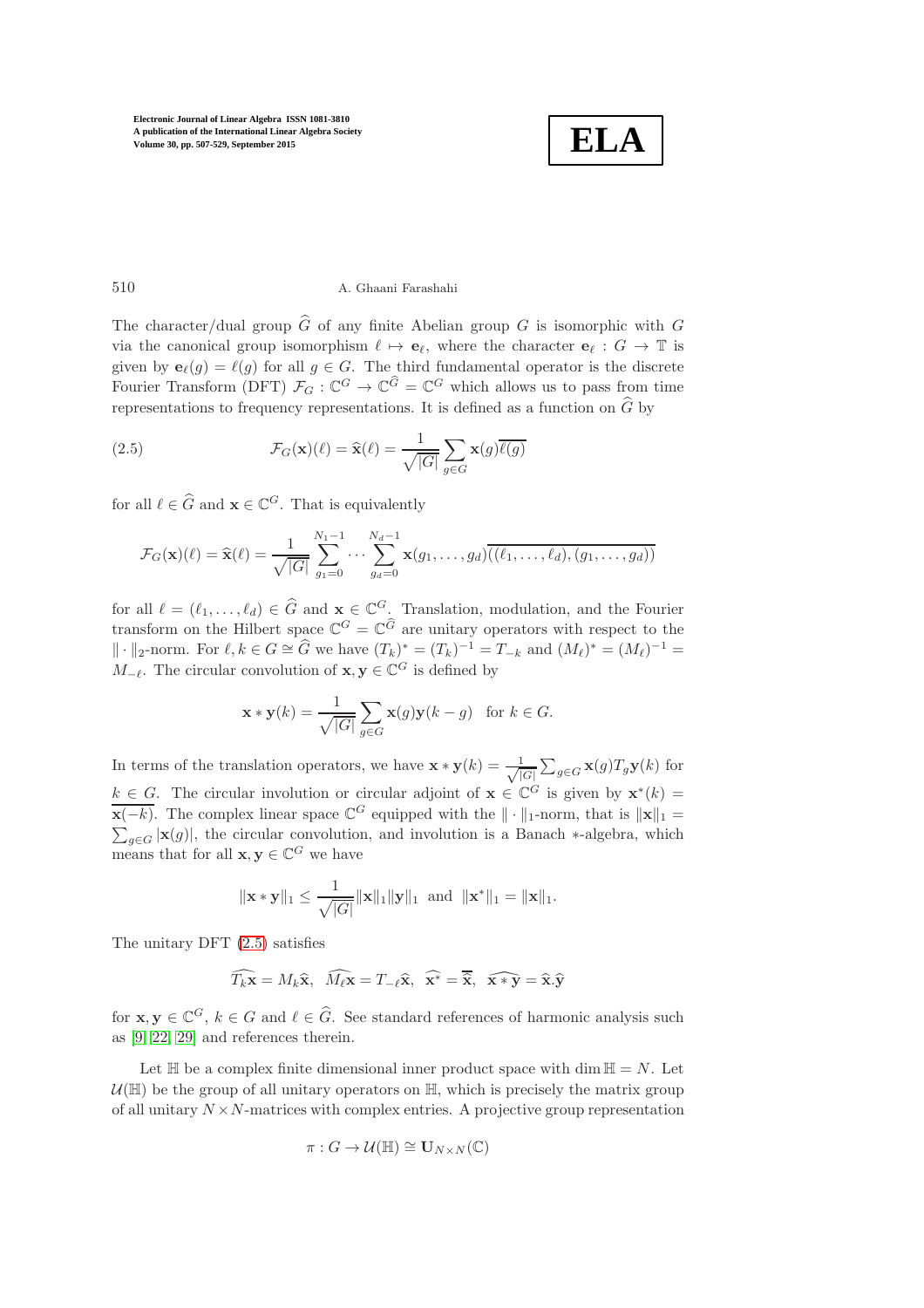

Wave Packet Transforms Over Finite Fields 511

of G is a family of unitary operators  $\{\pi(g) : g \in G\}$  such that

$$
\pi(gg') = c_G(g, g')\pi(g)\pi(g') \text{ for } g, g' \in G
$$

for unimodular numbers  $c_G(g, g')$ . The projective group representation  $\pi$  is called irreducible on  $\mathbb{H}$ , if  $\{0\}$  and  $\mathbb{H}$  are the only  $\pi$ -invariant subspaces of  $\mathbb{H}$ .

3. Harmonic analysis over finite fields. Throughout this section, we present a summary of basic and classical results concerning harmonic analysis over finite fields. For proofs we refer readers to see [\[14,](#page-21-20) [17,](#page-21-0) [21,](#page-21-21) [23,](#page-21-22) [28\]](#page-22-0) and references therein.

Let  $\mathbb{F} = \mathbb{F}_q$  be a finite field of order q. Then there is a prime number p and an integer number  $d \geq 1$  in which  $q = p^d$ . Every finite field of order  $q = p^d$  is isomorphic as a field to every other field of order  $q$ . From now on, when it is necessary we denote any finite field of order  $q = p^d$  by  $\mathbb{F}_q$  otherwise we just denote it by  $\mathbb{F}$ . The prime number  $p$  is called the characteristic of  $\mathbb{F}$ , which means that

$$
p.\tau = \sum_{k=1}^{p} \tau = 0 \text{ for all } \tau \in \mathbb{F}.
$$

The absolute trace map  $\mathbf{t} : \mathbb{F} \to \mathbb{Z}_p$  is given by  $\tau \mapsto \mathbf{t}(\tau)$  where

$$
\mathbf{t}(\tau) = \sum_{k=0}^{d-1} \tau^{p^k} \quad \text{for all } \tau \in \mathbb{F}.
$$

The absolute trace map **t** is a  $\mathbb{Z}_p$ -linear transform from  $\mathbb{F}$  onto  $\mathbb{Z}_p$ . It should be mentioned that in the case of prime fields, the trace map is readily the identity map.

There exists an irreducible polynomial  $P \in \mathbb{Z}_p[t]$  of degree d and a root  $\theta \in \mathbb{F}$  of P such that the set

$$
\mathcal{B}_{\theta} := \{ \theta^j : j = 0, \dots, d - 1 \} = \{ 1, \theta, \theta^2, \dots, \theta^{d-2}, \theta^{d-1} \}
$$

is a linear basis of  $\mathbb F$  over  $\mathbb{Z}_p$ . Then  $\mathcal{B}_\theta$  is called as a polynomial basis of  $\mathbb F$  over  $\mathbb{Z}_p$ and  $\theta$  is called as a defining element of  $\mathbb F$  over  $\mathbb{Z}_p$ . Let  $\mathbf{H} = \mathbf{H}_{\theta} \in \mathbb{Z}_p^{d \times d}$  be the  $d \times d$ matrix with entries in the field  $\mathbb{Z}_p$  given by  $\mathbf{H}_{jk} := \mathbf{t}(\theta^{j+k})$  for all  $0 \leq j, k \leq d-1$ , which is invertible with the inverse  $\mathbf{S} \in \mathbb{Z}_p^{d \times d}$ . Then the dual polynomial basis

(3.1) 
$$
\widetilde{\mathcal{B}}_{\theta} := \{ \Theta_k : k = 0, \ldots, d - 1 \},
$$

given by

(3.2) 
$$
\Theta_k = \sum_{j=0}^{d-1} \mathbf{S}_{kj} \theta^j,
$$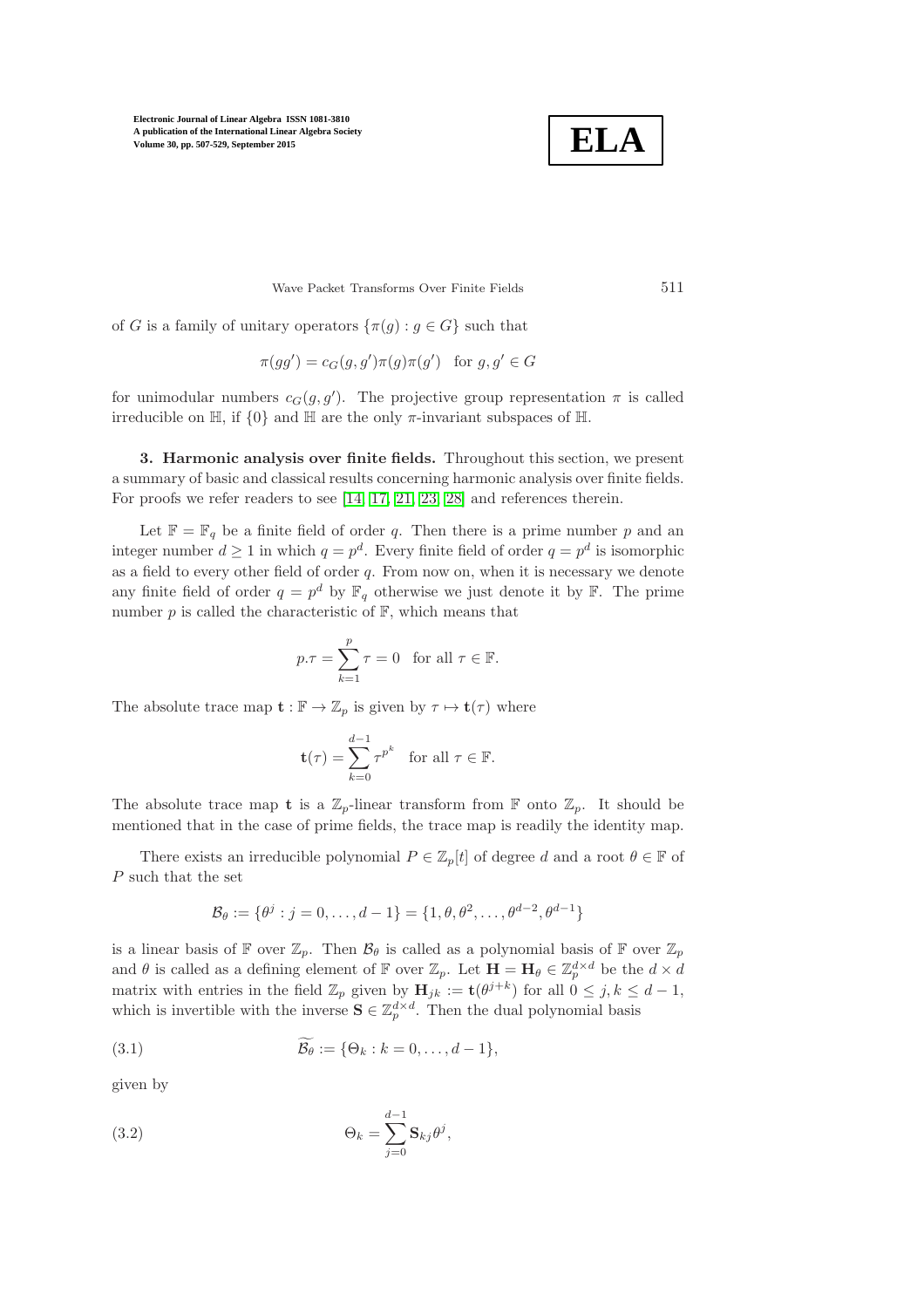

512 A. Ghaani Farashahi

satisfies the following orthogonality relation

(3.3) 
$$
\mathbf{t}(\theta^k \Theta_j) = \delta_{k,j},
$$

for all  $j, k = 0, \ldots, d - 1$ .

PROPOSITION 3.1. Let  $\mathbb F$  be a finite field of order  $q = p^d$  with trace map  $\mathbf t : \mathbb F \to$  $\mathbb{Z}_p$ . Then:

1. For  $\tau \in \mathbb{F}$ , we have the following decompositions

$$
\tau=\sum_{k=0}^{d-1}\tau_{(k)}\theta^k=\sum_{k=0}^{d-1}\tau_{[k]}\Theta_k,
$$

where for all  $k = 0, \ldots, d - 1$ , we have

$$
\tau_{(k)} := \mathbf{t}(\tau \Theta_k), \quad \tau_{[k]} := \mathbf{t}(\tau \theta^k).
$$

2. For  $\tau \in \mathbb{F}$ , the coefficients (components)  $\{\tau_{(k)} : k = 0, \ldots, d-1\}$  and  $\{\tau_{[k]} :$  $k = 0, \ldots, d - 1$ } satisfy

$$
\tau_{(k)} = \sum_{j=0}^{d-1} \mathbf{S}_{kj} \tau_{[j]}, \quad \tau_{[k]} = \sum_{j=0}^{d-1} \mathbf{H}_{kj} \tau_{(j)},
$$

for all  $k = 0, \ldots, d - 1$ .

Let  $\theta \in \mathbb{F}$  be a defining element of  $\mathbb{F}$  over  $\mathbb{Z}_p$ . Then  $\theta$  defines a  $\mathbb{Z}_p$ -linear isomorphism  $J_{\theta} : \mathbb{F} \to \mathbb{Z}_p^d$  by

(3.4) 
$$
\gamma \mapsto J_{\theta}(\tau) := \tau_{\theta} = (\tau_{(k)})_{k=1}^d \text{ for all } \tau \in \mathbb{F}.
$$

Then the additive group of the finite field  $\mathbb{F}, \mathbb{F}^+$ , is isomorphic with the finite elementary group  $\mathbb{Z}_p^d$  via  $J_\theta$ . Thus, using classical dual theory on the ring  $\mathbb{Z}_p^d$  we get

<span id="page-5-0"></span>
$$
\mathbf{e}_{\tau_{\theta}}(\tau_{\theta}') = \mathbf{e}_{1,p}(\tau_{\theta}.\tau_{\theta}') = \mathbf{e}_{1,p}\left(\sum_{k=1}^{d} \tau_{(k)} \tau'_{(k)}\right) \text{ for all } \tau, \tau' \in \mathbb{F}.
$$

REMARK 3.2. The dual (character) group of the finite elementary group  $\mathbb{Z}_p^d$ , that is  $\widehat{\mathbb{Z}_p^d}$ , is precisely

$$
\left\{ \mathbf{e}_{\ell}:\ell=\left(\ell_{1},\ldots,\ell_{d}\right)\in\mathbb{Z}_{p}^{d}\right\} ,
$$

where the additive character  $\mathbf{e}_{\ell} : \mathbb{Z}_p^d \to \mathbb{T}$  is given by

$$
\mathbf{e}_{\ell}(g) = \mathbf{e}_{1,p}(\ell \cdot g) = \exp\left(\frac{2\pi i \ell \cdot g}{p}\right) = \prod_{k=1}^d \mathbf{e}_{\ell_k,p}(g_k) \text{ for all } g = (g_1,\ldots,g_d) \in \mathbb{Z}_p^d,
$$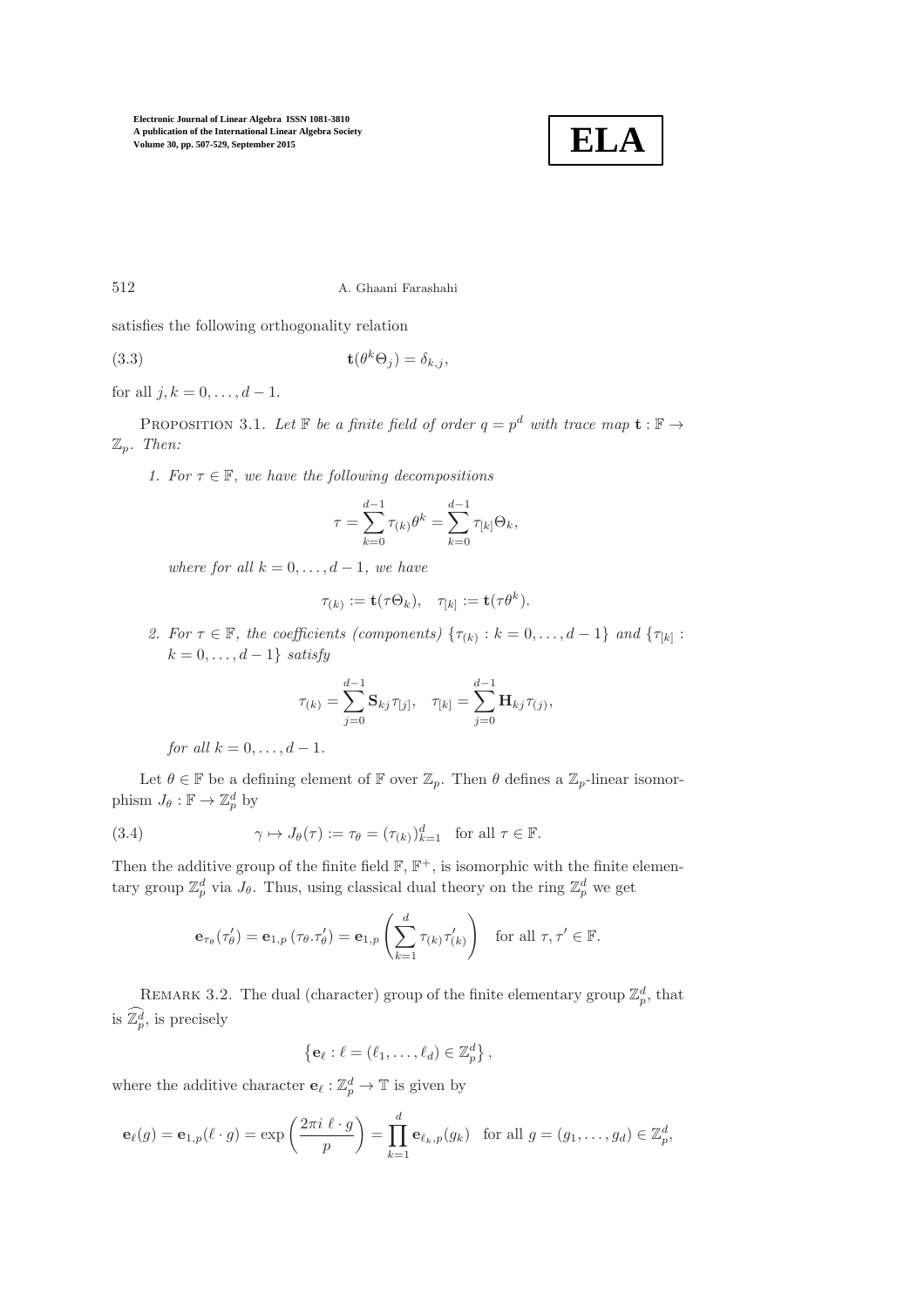

Wave Packet Transforms Over Finite Fields 513

with  $\ell \cdot g = \sum_{k=1}^d \ell_k g_k$ .

Let  $\chi : \mathbb{F} \to \mathbb{T}$  be given by

$$
\chi(\tau) := \exp\left(\frac{2\pi i \mathbf{t}(\tau)}{p}\right) = \mathbf{e}_{1,p}(\mathbf{t}(\tau)) \text{ for all } \tau \in \mathbb{F}.
$$

Since the trace map is  $\mathbb{Z}_p$ -linear, we deduce that  $\chi$  is a character on the additive group of  $\mathbb{F}$  (i.e  $\chi \in \widehat{\mathbb{F}^+}$ ).

PROPOSITION 3.3. Let  $\mathbb F$  be a finite field of order  $q = p^d$  with trace map  $\mathbf t : \mathbb F \to$  $\mathbb{Z}_p$ . Then:

1. For  $\tau, \tau' \in \mathbb{F}$ , we have

$$
\mathbf{t}(\tau\tau') = \sum_{j=0}^{d-1} \sum_{k=0}^{d-1} \mathbf{H}_{jk} \tau_{(j)} \tau'_{(k)} = \sum_{j=0}^{d-1} \sum_{k=0}^{d-1} \mathbf{S}_{jk} \tau_{[j]} \tau'_{[k]} = \sum_{k=0}^{d-1} \tau_{(k)} \tau'_{[k]} = \sum_{k=0}^{d-1} \tau_{[k]} \tau'_{(k)}.
$$

2. For  $\tau, \tau' \in \mathbb{F}$ , we have

$$
\chi(\tau\tau') = \mathbf{e}_{1,p} \left( \sum_{k=1}^d \tau_{(k)} \tau'_{[k]} \right) = \mathbf{e}_{1,p} \left( \sum_{k=1}^d \tau_{[k]} \tau'_{(k)} \right).
$$

For  $\gamma \in \mathbb{F}$ , let  $\chi_{\gamma} : \mathbb{F} \to \mathbb{T}$  be given by

$$
\chi_{\gamma}(\tau) := \chi(\gamma \tau) = \exp\left(\frac{2\pi i \mathbf{t}(\gamma \tau)}{p}\right) = \mathbf{e}_{1,p}(\mathbf{t}(\gamma \tau)) \text{ for all } \tau \in \mathbb{F}.
$$

Then  $\chi_{\gamma}$  is a character on the additive group of F (i.e  $\chi_{\gamma} \in \widehat{\mathbb{F}^+}$ ). For  $\gamma = 1$ , we get  $\chi = \chi_1$ .

If  $\alpha \in \mathbb{F}^*$ , the character  $\chi_{\alpha}$  is called as a non-principal character. The interesting property of non-principal characters is that any non-principal character can parametrize the full character group of the additive group of  $\mathbb{F}$ . In details, if  $\alpha \in \mathbb{F}^*$ , then we have

<span id="page-6-0"></span>
$$
\widehat{\mathbb{F}^+} = \{ \chi_{\alpha\gamma} \; : \; \gamma \in \mathbb{F} \} \, .
$$

Thus, the mapping  $\gamma \mapsto \chi_{\alpha\gamma}$  is group isomorphism of  $\mathbb{F}$  onto  $\widehat{\mathbb{F}^+}$ . Then for  $\alpha = 1$ , we get

(3.5) 
$$
\widehat{\mathbb{F}^+} = \{ \chi_{\gamma} \; : \; \gamma \in \mathbb{F} \}.
$$

REMARK 3.4. The characterization  $(3.5)$  for the character group of finite fields is a consequence of applying the trace map in duality theory over finite fields. This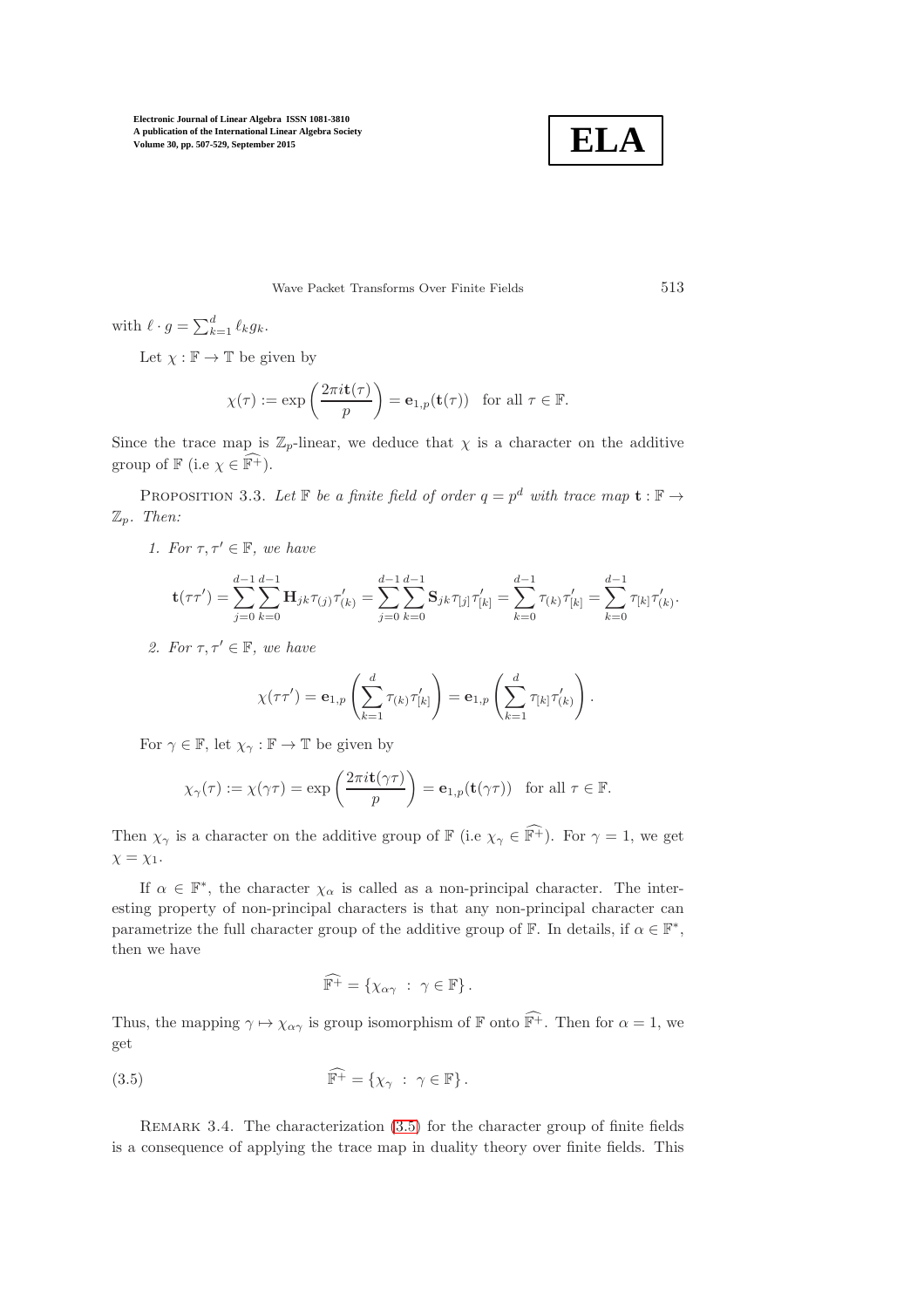

# 514 A. Ghaani Farashahi

characterization plays significant role in structure of dual action, and hence, wave packet groups over finite fields; see Section 4.

Then the Fourier transform of a vector  $\mathbf{x} \in \mathbb{C}^{\mathbb{F}}$  at  $\gamma \asymp \chi_{\gamma} \in \widehat{\mathbb{F}^+}$  is

$$
\widehat{\mathbf{x}}(\chi_{\gamma}) = \frac{1}{\sqrt{p^d}} \sum_{\tau \in \mathbb{F}} \mathbf{x}(\tau) \overline{\chi_{\gamma}(\tau)} = \frac{1}{\sqrt{p^d}} \sum_{\tau \in \mathbb{F}} \mathbf{x}(\tau) \overline{\mathbf{F}(\gamma, \tau)},
$$

where the matrix  $\mathbf{F} : \mathbb{F} \times \mathbb{F} \to \mathbb{C}$  is given by

$$
\mathbf{F}(\gamma,\tau) := \chi(\gamma\tau) = \exp\left(\frac{2\pi i \mathbf{t}(\gamma\tau)}{p}\right) \quad \text{for all } \gamma, \tau \in \mathbb{F}.
$$

REMARK 3.5. (i) For  $\beta \in \mathbb{F}$ , the translation operator  $T_{\beta}: \mathbb{C}^{\mathbb{F}} \to \mathbb{C}^{\mathbb{F}}$  is

$$
T_{\beta} \mathbf{x}(\tau) := \mathbf{x}(\tau - \beta) \text{ for all } \tau \in \mathbb{F} \text{ and } \mathbf{x} \in \mathbb{C}^{\mathbb{F}}.
$$

(ii) For  $\gamma \asymp \chi_{\gamma} \in \widehat{\mathbb{F}^+}$ , the modulation operator  $M_{\gamma}: \mathbb{C}^{\mathbb{F}} \to \mathbb{C}^{\mathbb{F}}$  is

$$
M_{\gamma}\mathbf{x}(\tau) := \overline{\chi_{\gamma}(\tau)}\mathbf{x}(\tau) \quad \text{for all } \tau \in \mathbb{F} \text{ and } \mathbf{x} \in \mathbb{C}^{\mathbb{F}}.
$$

4. Wave packet groups over finite fields. The abstract notion of wave packet groups over prime fields (finite Abelian groups of prime order) introduced in [\[11\]](#page-21-7). The algebraic structure of wave packet groups over prime fields based on the canonical action of the multiplicative group of nonzero elements on the associated time-frequency groups, that is the group consists of all time-frequency shifts over prime fields. This action is originated from the canonical affine action of the multiplicative group of nonzero elements on the prime field (as time domain) and the induced dual action on the character group (as frequency domain) of the underlying additive group of prime fields. Thus, to extend the notion of wave packet groups over finite fields we need to present generalized version of dilation operators on both the time and the frequency domain. To this end, first we present properties of affine action of the multiplicative group of nonzero elements and then we will discuss various aspects of the induced dual action. Finally we introduce algebraic structure of wave packet groups over finite fields.

Let  $\mathbb{F} = \mathbb{F}_q$  be a finite field of order  $q = p^d$ . The finite multiplicative group

(4.1) 
$$
\mathbb{F}^* := \mathbb{F} - \{0\} = \{\alpha \in \mathbb{F} : \alpha \neq 0\}
$$

of nonzero elements of  $\mathbb F$  is a finite cyclic group of order  $q-1 = p^d - 1$ . Any generator of the finite cyclic group  $\mathbb{F}^*$  is called a primitive element or primitive root of  $\mathbb F$  over  $\mathbb{Z}_p$ .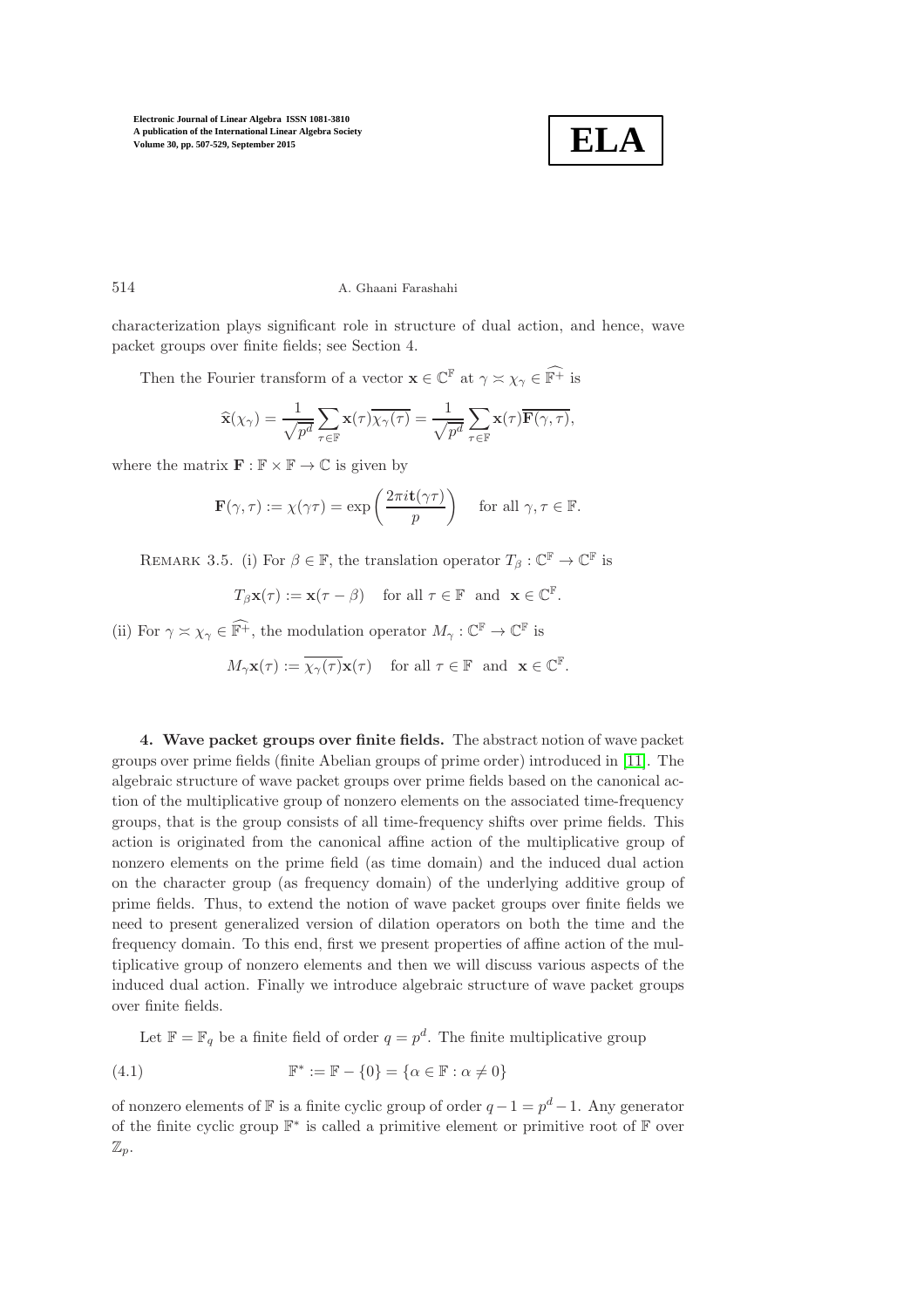

Wave Packet Transforms Over Finite Fields 515

For  $\alpha \in \mathbb{F}^*$ , define the *dilation operator*  $D_{\alpha}: \mathbb{C}^{\mathbb{F}} \to \mathbb{C}^{\mathbb{F}}$  by

$$
D_{\alpha}\mathbf{x}(\tau) := \mathbf{x}(\alpha^{-1}\tau)
$$

for all  $\tau \in \mathbb{F}$  and  $\mathbf{x} \in \mathbb{C}^{\mathbb{F}}$ .

<span id="page-8-0"></span>Hence, we state basic algebraic properties of dilation operators.

PROPOSITION 4.1. Let  $\mathbb F$  be a finite field. Then:

- 1. For  $(\alpha, \beta) \in \mathbb{F}^* \times \mathbb{F}$ , we have  $D_{\alpha}T_{\beta} = T_{\alpha\beta}D_{\alpha}$ .
- 2. For  $\alpha, \alpha' \in \mathbb{F}^*$ , we have  $D_{\alpha\alpha'} = D_{\alpha}D_{\alpha'}$ .
- 3. For  $(\alpha, \beta), (\alpha', \beta') \in \mathbb{F}^* \times \mathbb{F}$ , we have  $T_{\beta + \alpha \beta'} D_{\alpha \alpha'} = T_{\beta} D_{\alpha} T_{\beta'} D_{\alpha'}$ .

*Proof.* Let  $\mathbb{F}$  be a finite field and  $\mathbf{x} \in \mathbb{C}^{\mathbb{F}}$ . Then:

(1) For  $(\alpha, \beta) \in \mathbb{F}^* \times \mathbb{F}$  and  $\tau \in \mathbb{F}$ , we can write

$$
D_{\alpha}T_{\beta}\mathbf{x}(\tau) = T_{\beta}\mathbf{x}(\alpha^{-1}\tau)
$$
  
=  $\mathbf{x}(\alpha^{-1}\tau - \beta)$   
=  $\mathbf{x}(\alpha^{-1}\tau - \alpha^{-1}\alpha\beta)$   
=  $\mathbf{x}(\alpha^{-1}(\tau - \alpha\beta))$   
=  $D_{\alpha}\mathbf{x}(\tau - \alpha\beta) = T_{\alpha\beta}D_{\alpha}\mathbf{x}(\tau).$ 

(2) For  $\alpha, \alpha' \in \mathbb{F}^*$  and  $\tau \in \mathbb{F}$ , we can write

$$
D_{\alpha\alpha'}\mathbf{x}(\tau) = \mathbf{x}((\alpha\alpha')^{-1}\tau)
$$
  
=  $\mathbf{x}(\alpha'^{-1}\alpha^{-1}\tau)$   
=  $D_{\alpha'}\mathbf{x}(\alpha^{-1}\tau) = D_{\alpha}D_{\alpha'}\mathbf{x}(\tau)$ .

(3) It is straightforward from (1) and (2).  $\Box$ 

Next proposition summarizes analytic properties of dilation operators.

PROPOSITION 4.2. Let  $\mathbb F$  be a finite field and  $\alpha \in \mathbb F^*$ . Then:

1.  $D_{\alpha}: \mathbb{C}^{\mathbb{F}} \to \mathbb{C}^{\mathbb{F}}$  is a  $\ast$ -isometric isomorphism of the Banach  $\ast$ -algebra  $\mathbb{C}^{\mathbb{F}}$ . 2.  $D_{\alpha}: \mathbb{C}^{\mathbb{F}} \to \mathbb{C}^{\mathbb{F}}$  is unitary in  $\|\cdot\|_2$ -norm and satisfies  $(D_{\alpha})^* = (D_{\alpha})^{-1} = D_{\alpha^{-1}}$ .

*Proof.* (1) Let  $\mathbf{x}, \mathbf{y} \in \mathbb{C}^{\mathbb{F}}$  and  $\tau \in \mathbb{F}$ . Then we have

$$
D_{\alpha}(\mathbf{x} * \mathbf{y})(\tau) = \mathbf{x} * \mathbf{y}(\alpha^{-1}\tau) = \frac{1}{\sqrt{q}} \sum_{\tau' \in \mathbb{F}} \mathbf{x}(\tau') \mathbf{y}(\alpha^{-1}\tau - \tau').
$$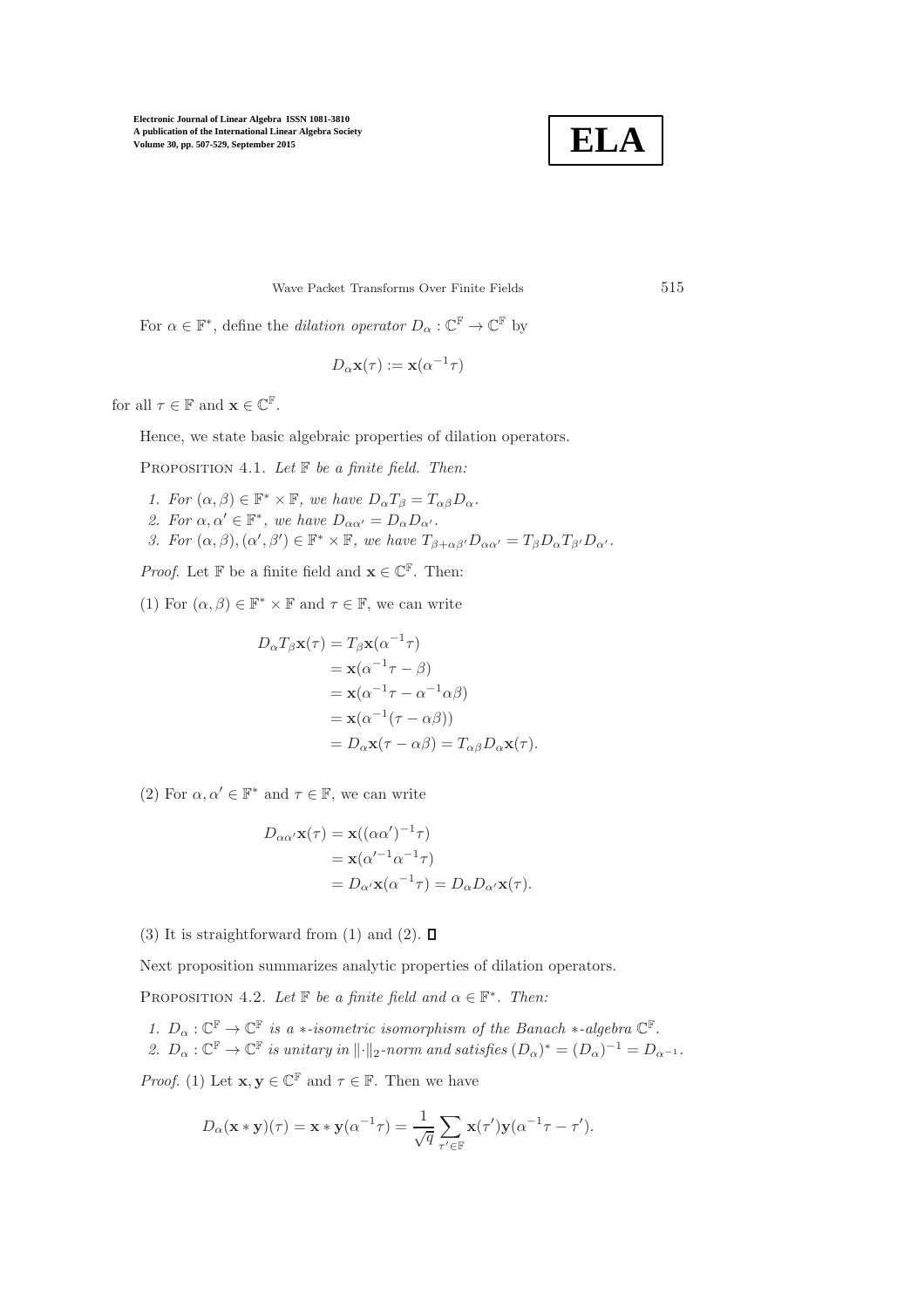

516 A. Ghaani Farashahi

Replacing  $\tau'$  with  $\alpha^{-1}\tau'$ , we get

$$
\frac{1}{\sqrt{q}} \sum_{\tau' \in \mathbb{F}} \mathbf{x}(\tau') \mathbf{y}(\alpha^{-1} \tau - \tau') = \frac{1}{\sqrt{q}} \sum_{\tau' \in \mathbb{F}} \mathbf{x}(\alpha^{-1} \tau') \mathbf{y}(\alpha^{-1} \tau - \alpha^{-1} \tau')
$$

$$
= \frac{1}{\sqrt{q}} \sum_{\tau' \in \mathbb{F}} \mathbf{x}(\alpha^{-1} \tau') \mathbf{y}(\alpha^{-1} (\tau - \tau'))
$$

$$
= \frac{1}{\sqrt{q}} \sum_{\tau' \in \mathbb{F}} D_{\alpha} \mathbf{x}(\tau') D_{\alpha} \mathbf{y}(\tau - \tau') = (D_{\alpha} \mathbf{x}) * (D_{\alpha} \mathbf{y})(\tau),
$$

which implies that  $D_{\alpha}(\mathbf{x} * \mathbf{y}) = (D_{\alpha} \mathbf{x}) * (D_{\alpha} \mathbf{y}).$ 

We can also write

$$
(D_{\alpha} \mathbf{x})^*(\tau) = \overline{D_{\alpha} \mathbf{x}(-\tau)}
$$
  
=  $\overline{\mathbf{x}(-\alpha^{-1}\tau)}$   
=  $\mathbf{x}^*(\alpha^{-1}\tau) = D_{\alpha} \mathbf{x}^*(\tau),$ 

which guarantees  $(D_{\alpha} \mathbf{x})^* = D_{\alpha} \mathbf{x}^*$ .

(2) Let  $\mathbf{x} \in \mathbb{C}^{\mathbb{F}}$ . Then we can write

$$
||D_{\alpha} \mathbf{x}||_2^2 = \sum_{\tau \in \mathbb{F}} |D_{\alpha} \mathbf{x}(\tau)|^2
$$
  
= 
$$
\sum_{\tau \in \mathbb{F}} |\mathbf{x}(\alpha^{-1} \tau)|^2
$$
  
= 
$$
\sum_{\tau \in \mathbb{F}} |\mathbf{x}(\tau)|^2 = ||\mathbf{x}||_2^2,
$$

which implies that  $D_{\alpha}: \mathbb{C}^{\mathbb{F}} \to \mathbb{C}^{\mathbb{F}}$  is unitary in  $\|\cdot\|_2$ -norm and satisfies

$$
(D_{\alpha})^* = (D_{\alpha})^{-1} = D_{\alpha^{-1}}.\quad \Box
$$

REMARK 4.3. Let  $\mathbb{F} = \mathbb{F}_q$  be a finite field of order  $q = p^d$ , where p is a positive prime integer and  $d \geq 1$  is an integer.

(i) Let  $d = 1$ . Then  $\mathbb{F} = \mathbb{Z}_p$ , and hence, the affine action of  $\mathbb{F}^* = \mathbb{Z}_p = \{0\}$ canonically induces the dual action on  $\widehat{\mathbb{F}^+} = \mathbb{Z}_p$ , see [\[11\]](#page-21-7).

(ii) Let  $d > 1$  and also let  $\theta \in \mathbb{F}$  be a defining element of  $\mathbb{F}$  over  $\mathbb{Z}_p$ . Then  $\mathbb{F}^+$ , the additive group of  $\mathbb{F}$ , is isomorphic with the elementary group  $\mathbb{Z}_p^d$  via the  $\mathbb{Z}_p$ -linear isomorphism  $J_\theta : \mathbb{F} \to \mathbb{Z}_p^d$  given in [\(3.4\)](#page-5-0). Then  $\widehat{J_\theta} : \widehat{\mathbb{Z}_p^d} \to \widehat{\mathbb{F}^+}$  given by  $\widehat{J_{\theta}}(\mathbf{e}_{\ell}) := \mathbf{e}_{\ell} \circ J_{\theta}$  for all  $\mathbf{e}_{\ell} \in \mathbb{Z}_{p}^{d}$ , is a group isomorphism. Thus,  $\ell \mapsto \mathbf{e}_{\ell} \circ J_{\theta}$ , defines a group isomorphism from  $\mathbb{Z}_p^d$  onto  $\widehat{\mathbb{F}^+}$ . Since  $\mathbb{Z}_p^d$  is not a (finite) field, if multiplication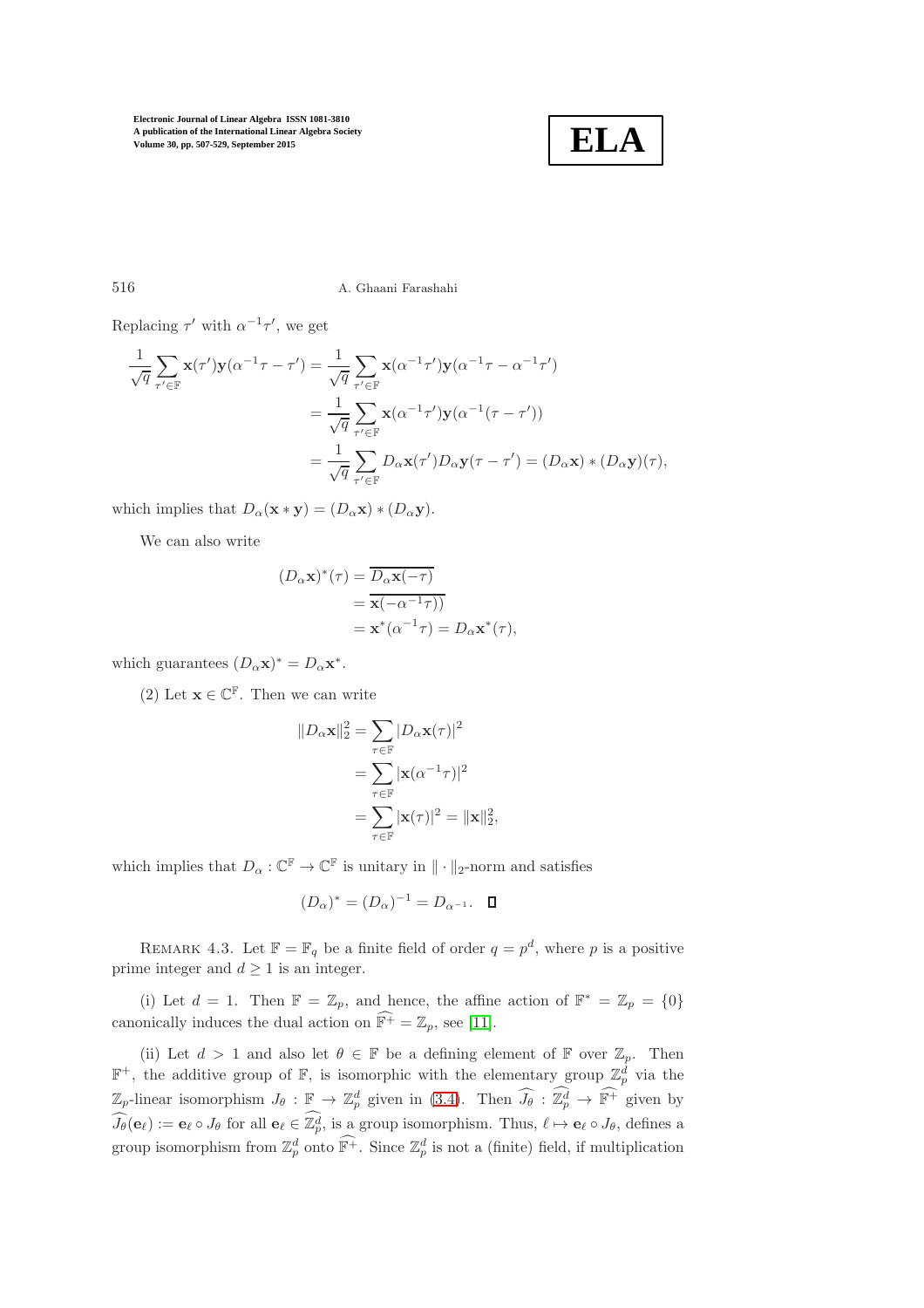**ELA**

## Wave Packet Transforms Over Finite Fields 517

and addition are defined coordinatewise, the affine action of the multiplicative group  $\mathbb{F}^*$ , on the dual group  $\widehat{\mathbb{F}^+}$  does not make sense via the group isomorphisms  $J_\theta$ . Thus, we deduce that replacing the prime field  $\mathbb{Z}_p$  with the ring  $\mathbb{Z}_p^d$  does not characterize a unified version of the dual action of the multiplicative group  $\mathbb{F}^*$  on the character group  $\mathbb{F}^+$ .

In the remainder of this article, we use the explicit characterization of the character group given by [\(3.5\)](#page-6-0). Using [\(3.5\)](#page-6-0), which can be considered as a consequence of analytic and algebraic properties of the trace map, the finite field  $\mathbb F$  parametrizes the full character group  $\widehat{\mathbb{F}^+}$ . This parametrization implies a unified labelling on the character group  $\widehat{\mathbb{F}^+}$  with  $\mathbb{F}$ .

Then we can present the following proposition.

PROPOSITION 4.4. Let  $\mathbb F$  be a finite field and  $\gamma \asymp \chi_{\gamma} \in \widehat{\mathbb F^+}$ . Then:

- 1.  $M_\gamma : \mathbb{C}^{\mathbb{F}} \to \mathbb{C}^{\mathbb{F}}$  is a unitary operator in  $\|\cdot\|_2$ -norm and satisfies  $(M_\gamma)^* =$  $(M_{\gamma})^{-1} = M_{-\gamma}.$
- 2. For  $\alpha \in \mathbb{F}^*$ , we have  $D_{\alpha}M_{\gamma} = M_{\alpha^{-1}\gamma}D_{\alpha}$ .
- 3. For  $\beta \in \mathbb{F}$ , we have  $T_{\beta}M_{\gamma} = \chi_{\gamma}(\beta)M_{\gamma}T_{\beta}$ .

Proof. (1) This statement is evident invoking definition of modulation operators.

(2) Let  $\alpha \in \mathbb{F}^*$ . Let  $\mathbf{x} \in \mathbb{C}^{\mathbb{F}}$  and  $\tau \in \mathbb{F}$ . Then we can write

$$
D_{\alpha}M_{\gamma}\mathbf{x}(\tau) = M_{\gamma}\mathbf{x}(\alpha^{-1}\tau)
$$
  
\n
$$
= \frac{\chi_{\gamma}(\alpha^{-1}\tau)}{\chi(\gamma\alpha^{-1}\tau)}\mathbf{x}(\alpha^{-1}\tau)
$$
  
\n
$$
= \frac{\chi(\gamma\alpha^{-1}\tau)}{\chi(\alpha^{-1}\gamma)}\mathbf{x}(\alpha^{-1}\tau)
$$
  
\n
$$
= \frac{\chi(\alpha^{-1}\gamma\tau)}{\chi(\alpha^{-1}\tau)}\mathbf{x}(\alpha^{-1}\tau)
$$
  
\n
$$
= \frac{\chi_{\alpha^{-1}\gamma}(\tau)}{\chi_{\alpha^{-1}\gamma}(\tau)}D_{\alpha}\mathbf{x}(\tau) = M_{\alpha^{-1}\gamma}D_{\alpha}\mathbf{x}(\tau),
$$

which implies  $D_{\alpha}M_{\gamma} = M_{\alpha^{-1}\gamma}D_{\alpha}$ .

(3) Let  $\beta \in \mathbb{F}$ . Let  $\mathbf{x} \in \mathbb{C}^{\mathbb{F}}$  and  $\tau \in \mathbb{F}$ . Then we have

$$
T_{\beta}M_{\gamma}\mathbf{x}(\tau) = M_{\gamma}\mathbf{x}(\tau - \beta)
$$
  
= 
$$
\frac{\overline{\chi}_{\gamma}(\tau - \beta)}{\overline{\chi}_{\gamma}(-\beta)\chi_{\gamma}(\tau)}\mathbf{x}(\tau - \beta)
$$
  
= 
$$
\frac{\overline{\chi}_{\gamma}(-\beta)\chi_{\gamma}(\tau)}{\overline{\chi}_{\gamma}(-\beta)\chi_{\gamma}(\tau)}T_{\beta}\mathbf{x}(\tau) = \chi_{\gamma}(\beta)M_{\gamma}T_{\beta}\mathbf{x}(\tau),
$$

which implies  $T_{\beta}M_{\gamma} = \chi_{\gamma}(\beta)M_{\gamma}T_{\beta}$ .  $\Box$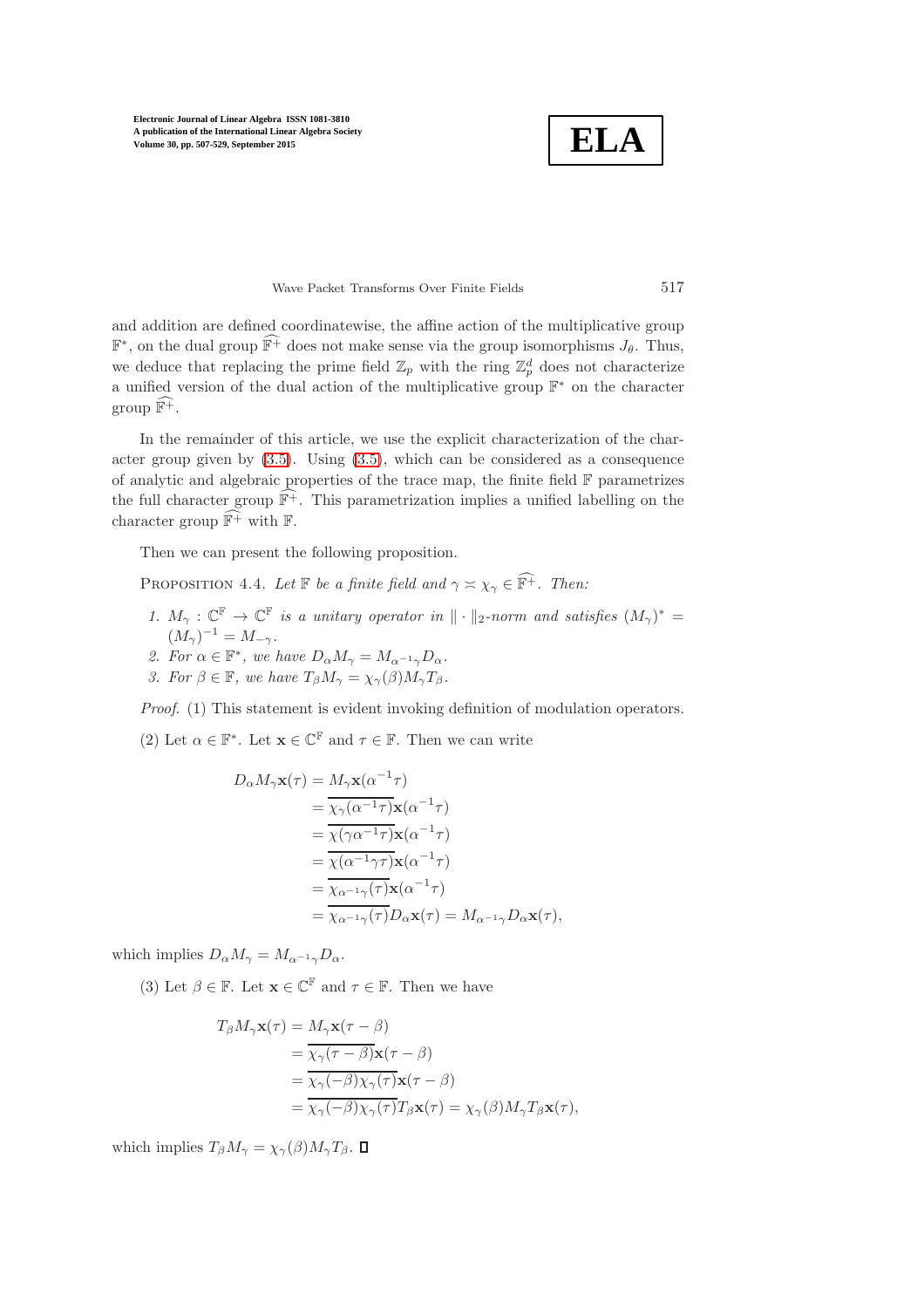

518 A. Ghaani Farashahi

For  $\alpha \in \mathbb{F}^*$ , let  $\widehat{D}_{\alpha}: \mathbb{C}^{\widehat{\mathbb{F}^+}} \to \mathbb{C}^{\widehat{\mathbb{F}^+}}$  be given by

$$
D_{\alpha} \mathbf{x}(\chi_{\gamma}) := \mathbf{x}(\chi_{\alpha^{-1}\gamma}),
$$

for all  $\gamma \asymp \chi_{\gamma} \in \widehat{\mathbb{F}^+}$  and  $\mathbf{x} \in \mathbb{C}^{\widehat{\mathbb{F}}}$ . Since  $\mathbb{F}$  and  $\widehat{\mathbb{F}^+}$  are isomorphic as finite Abelian groups, we may use  $D_{\alpha}$  instead of  $\widehat{D}_{\alpha}$  at times.

The following proposition presents some analytic properties of dilation operators on the frequency domain.

PROPOSITION 4.5. Let  $\mathbb F$  be a finite field and  $\alpha \in \mathbb F^*$ . Then:

1.  $D_{\alpha}: \mathbb{C}^{\widehat{\mathbb{F}^+}} \to \mathbb{C}^{\widehat{\mathbb{F}^+}}$  is a \*-isometric isomorphism of the Banach \*-algebra  $\mathbb{C}^{\widehat{\mathbb{F}^+}}$ 2.  $D_{\alpha} : \mathbb{C}^{\widehat{\mathbb{F}^+}} \to \mathbb{C}^{\widehat{\mathbb{F}^+}}$  is unitary in  $\|\cdot\|_2$ -norm and satisfies  $(D_{\alpha})^* = (D_{\alpha})^{-1} =$  $D_{\alpha^{-1}}$ .

<span id="page-11-0"></span>Next result states analytic properties of dilation operators and also connections with the Fourier transform.

PROPOSITION 4.6. Let  $\mathbb F$  be a finite field of order q. Then:

- 1. For  $\beta \in \mathbb{F}$ , we have  $\mathcal{F}_{\mathbb{F}}T_{\beta} = M_{\beta}\mathcal{F}_{\mathbb{F}}$ .
- 2. For  $\gamma \simeq \chi_{\gamma} \in \widehat{\mathbb{F}^+}$ , we have  $\mathcal{F}_{\mathbb{F}}M_{\gamma} = T_{-\gamma}\mathcal{F}_{\mathbb{F}}$ .
- 3. For  $\alpha \in \mathbb{F}^*$ , we have  $\mathcal{F}_{\mathbb{F}}D_{\alpha} = \widehat{D}_{\alpha^{-1}}\mathcal{F}_{\mathbb{F}}$ .

*Proof.* (1) Let  $\beta \in \mathbb{F}$  and  $\mathbf{x} \in \mathbb{C}^{\mathbb{F}}$ . Then for  $\gamma \asymp \chi_{\gamma} \in \widehat{\mathbb{F}^+}$ , we have

$$
\mathcal{F}_{\mathbb{F}}(T_{\beta}\mathbf{x})(\chi_{\gamma}) = \frac{1}{\sqrt{q}}\sum_{\tau \in \mathbb{F}}T_{\beta}\mathbf{x}(\tau)\overline{\chi_{\gamma}(\tau)} = \frac{1}{\sqrt{q}}\sum_{\tau \in \mathbb{F}}\mathbf{x}(\tau-\beta)\overline{\chi_{\gamma}(\tau)}.
$$

Replacing  $\tau$  with  $\tau + \beta$ , we get

$$
\frac{1}{\sqrt{q}}\sum_{\tau\in\mathbb{F}}\mathbf{x}(\tau-\beta)\overline{\chi_{\gamma}(\tau)}=\frac{1}{\sqrt{q}}\sum_{\tau\in\mathbb{F}}\mathbf{x}(\tau)\overline{\chi_{\gamma}(\tau+\beta)}=\frac{\overline{\chi_{\gamma}(\beta)}}{\sqrt{q}}\sum_{\tau\in\mathbb{F}}\mathbf{x}(\tau)\overline{\chi_{\gamma}(\tau)}.
$$

Then we can write

$$
\mathcal{F}_{\mathbb{F}}(T_{\beta}\mathbf{x})(\chi_{\gamma}) = \overline{\chi_{\gamma}(\beta)}\mathcal{F}_{\mathbb{F}}(\mathbf{x})(\chi_{\gamma}) \n= \overline{\chi_{\gamma}(\beta)}\mathcal{F}_{\mathbb{F}}(\mathbf{x})(\chi_{\gamma}) = \overline{\chi_{\beta}(\gamma)}\mathcal{F}_{\mathbb{F}}(\mathbf{x})(\chi_{\gamma}),
$$

implying  $\mathcal{F}_{\mathbb{F}}T_{\beta} = M_{\beta}\mathcal{F}_{\mathbb{F}}$ .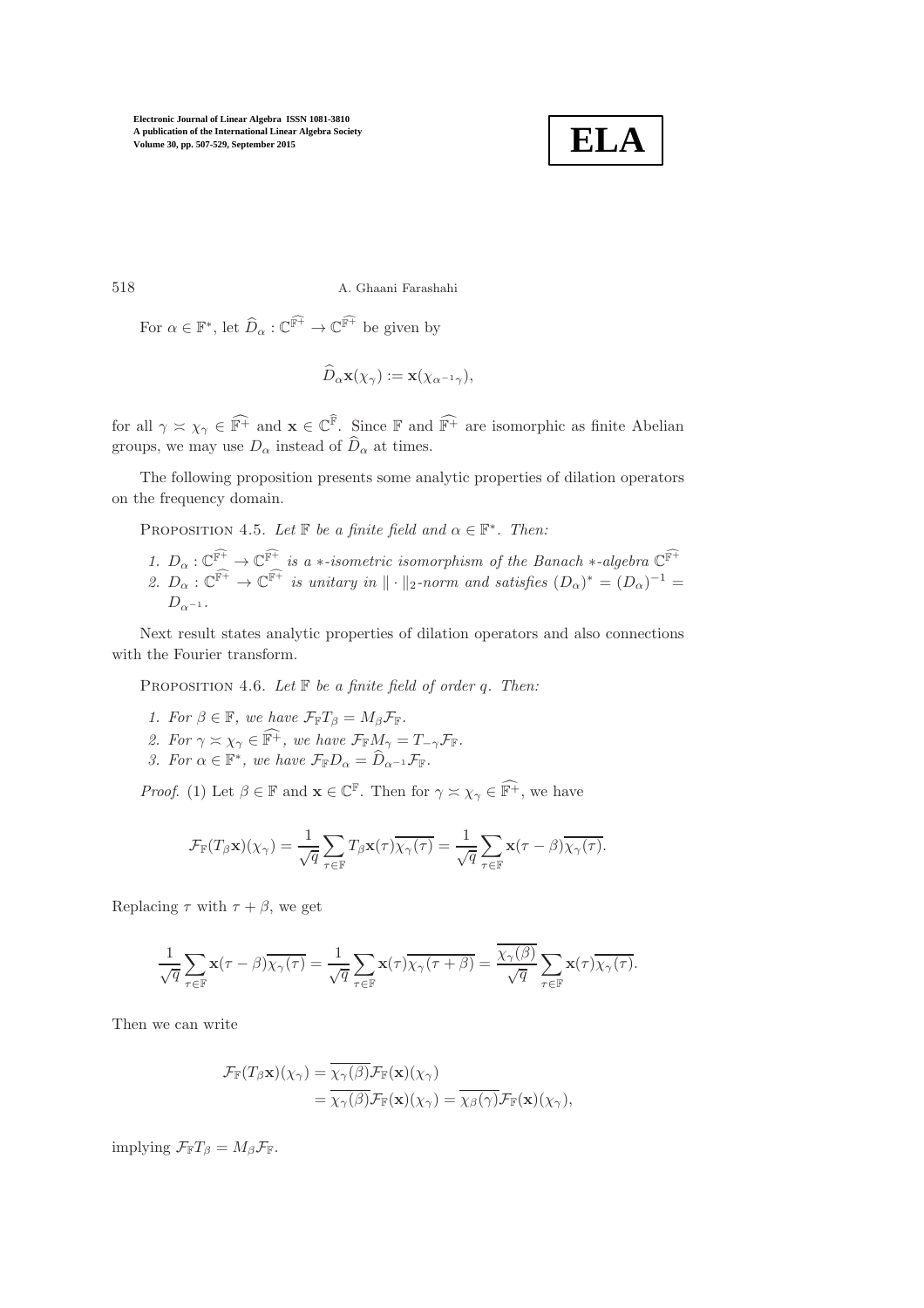

Wave Packet Transforms Over Finite Fields 519

(2) Let  $\gamma \asymp \chi_{\gamma} \in \widehat{\mathbb{F}^+}$  and  $\mathbf{x} \in \mathbb{C}^{\mathbb{F}}$ . Then for all  $\gamma' \asymp \chi_{\gamma'} \in \widehat{\mathbb{F}^+}$ , we have

$$
\mathcal{F}_{\mathbb{F}}(M_{\gamma}\mathbf{x})(\gamma') = \frac{1}{\sqrt{q}} \sum_{\tau \in \mathbb{F}} M_{\gamma}\mathbf{x}(\tau)\overline{\chi_{\gamma}(\tau)}
$$

$$
= \frac{1}{\sqrt{q}} \sum_{\tau \in \mathbb{F}} \overline{\chi_{\gamma}(\tau)}\mathbf{x}(\tau)\overline{\chi_{\gamma'}(\tau)}
$$

$$
= \frac{1}{\sqrt{q}} \sum_{\tau \in \mathbb{F}} \mathbf{x}(\tau)\overline{\chi_{\gamma+\gamma'}(\tau)}
$$

$$
= \mathcal{F}_{\mathbb{F}}(\mathbf{x})(\gamma + \gamma') = T_{-\gamma}\mathcal{F}_{\mathbb{F}}(\mathbf{x})(\gamma').
$$

(3) Let  $\mathbf{x} \in \mathbb{C}^{\mathbb{F}}$  and  $\gamma \asymp \chi_{\gamma} \in \widehat{\mathbb{F}^+}$ . Then we have

$$
\mathcal{F}_{\mathbb{F}}(D_{\alpha}\mathbf{x})(\gamma) = \frac{1}{\sqrt{q}}\sum_{\tau \in \mathbb{F}} D_{\alpha}\mathbf{x}(\tau)\overline{\chi_{\gamma}(\tau)} = \frac{1}{\sqrt{q}}\sum_{\tau \in \mathbb{F}} \mathbf{x}(\alpha^{-1}\tau)\overline{\chi_{\gamma}(\tau)}.
$$

Replacing  $\tau$  with  $\alpha\tau$ , we achieve

$$
\frac{1}{\sqrt{q}} \sum_{\tau \in \mathbb{F}} \mathbf{x}(\alpha^{-1} \tau) \overline{\chi_{\gamma}(\tau)} = \frac{1}{\sqrt{q}} \sum_{\tau \in \mathbb{F}} \mathbf{x}(\tau) \overline{\chi_{\gamma}(\alpha \tau)}
$$

$$
= \frac{1}{\sqrt{q}} \sum_{\tau \in \mathbb{F}} \mathbf{x}(\tau) \overline{\chi_{\alpha \gamma}(\tau)} = \mathcal{F}_{\mathbb{F}}(\mathbf{x}) (\alpha \gamma),
$$

which implies  $\mathcal{F}_{\mathbb{F}}(D_{\alpha}\mathbf{x}) = D_{\alpha^{-1}}(\mathcal{F}_{\mathbb{F}}\mathbf{x}).$ 

The underlying set  $\mathbb{F}^* \times \mathbb{F} \times \mathbb{F} = \mathbb{F}^* \times \mathbb{F} \times \mathbb{F}^+$  equipped with group operations given by

<span id="page-12-0"></span>(4.2) 
$$
(\alpha, \beta, \gamma) \ltimes (\alpha', \beta', \gamma') := (\alpha \alpha', \alpha'^{-1} \beta + \beta', \alpha' \gamma + \gamma'),
$$

(4.3) 
$$
(\alpha, \beta, \gamma)^{-1} := (\alpha^{-1}, \alpha^{-1}.(-\beta), \alpha.(-\gamma))
$$

for all  $(\alpha, \beta, \gamma), (\alpha', \beta', \gamma') \in \mathbb{F}^* \times \mathbb{F} \times \mathbb{F}$ , is a finite non-Abelian group of order  $q^2(q-1)$ which is denoted by  $W P_{\mathbb{F}}$ . The group  $W P_{\mathbb{F}}$  is called as *finite wave packet group* over the finite field  $\mathbb{F}$ . Since any two field of order  $q = p^d$  are isomorphic as finite field, we deduce that the notion of  $W P_{\mathbb{F}}$  just depends on q. In details, if  $\mathbb{F}$  and  $\mathbb{F}'$  are two finite field of order q, then the groups  $WP_{\mathbb{F}}$  and  $WP_{\mathbb{F}'}$  are isomorphic as finite groups of order  $q^2(q-1)$ . Thus, we may use the notation  $WP_q$  instead of  $WP_{\mathbb{F}}$  at times.

Next theorem guarantees that the group structure of the wave packet group  $WP_F$ is canonically connected with a projective group representation.

THEOREM 4.7. Let  $\mathbb F$  be a finite field of order  $q > 2$ . Then: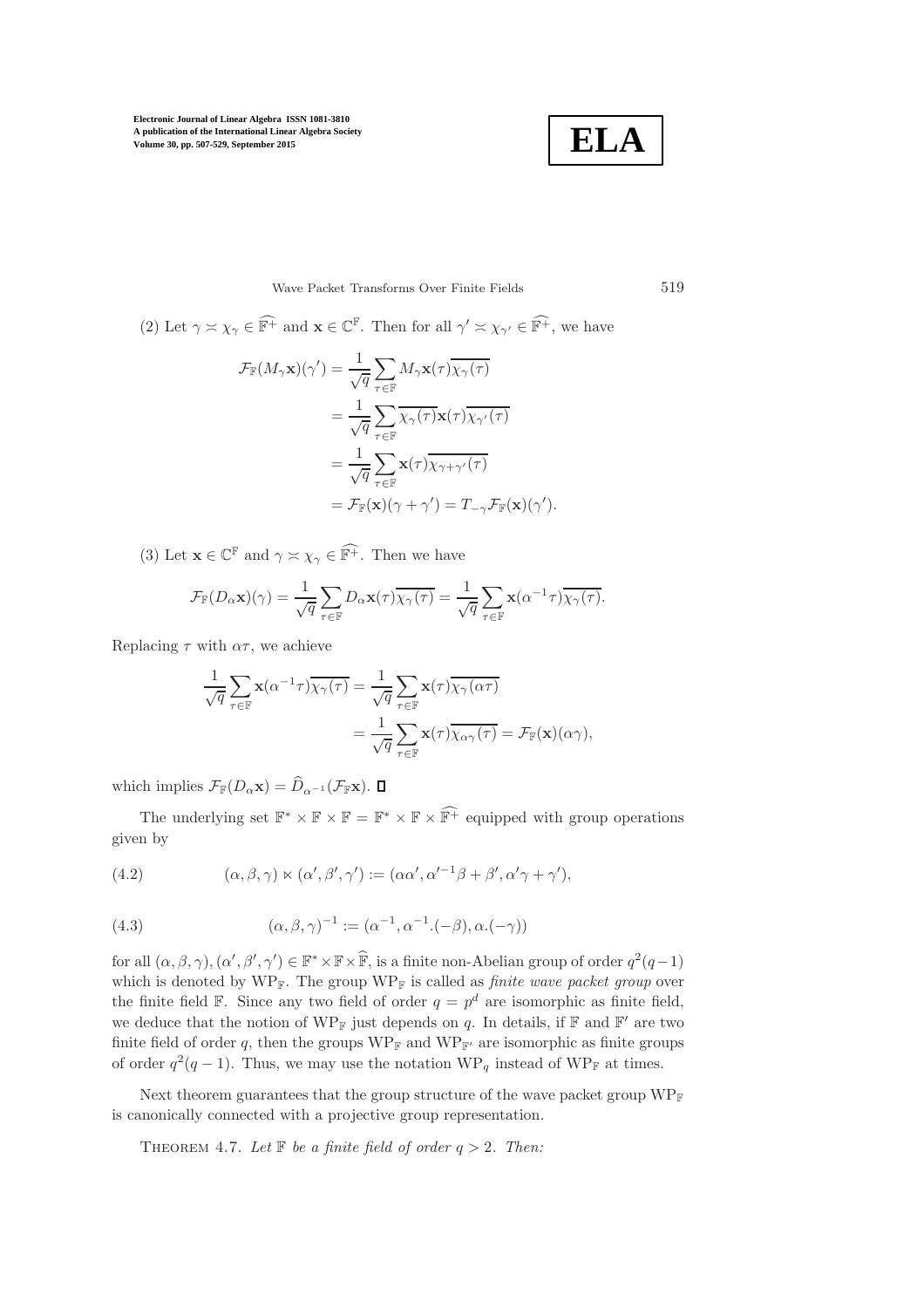

520 A. Ghaani Farashahi

- 1. WP<sub>F</sub> is a non-Abelian group of order  $q^2(q-1)$  which contains  $\mathbb{F} \times \mathbb{F}^+ \cong \mathbb{F} \times \mathbb{F}$ as a normal Abelian subgroup and  $\mathbb{F}^*$  as a non-normal Abelian subgroup.
- 2. The map  $\Gamma : \text{WP}_{\mathbb{F}} \to \mathcal{U}(\mathbb{C}^{\mathbb{F}}) \cong \mathbf{U}_{q \times q}(\mathbb{C})$  defined by

(4.4)  $(\alpha, \beta, \gamma) \mapsto \Gamma(\alpha, \beta, \gamma) := D_{\alpha} T_{\beta} M_{\gamma}$  for  $(\alpha, \beta, \gamma) \in \text{WP}_{\mathbb{F}}$ ,

is a projective group representation of the finite wave packet group  $\text{WP}_{\mathbb{F}}$  on the finite dimensional Hilbert space  $\mathbb{C}^{\mathbb{F}}$ .

*Proof.* Let  $\mathbb F$  be a finite field of order  $q > 2$ . Then:

(1) It is straightforward from the group structure given in [\(4.2\)](#page-12-0) that  $\mathbb{F} \times \widehat{\mathbb{F}^+} \cong \mathbb{F} \times \mathbb{F}$ is a normal Abelian subgroup and  $\mathbb{F}^*$  is a non-normal Abelian subgroup of  $\text{WP}_{\mathbb{F}}$ .

(2) It is evident to check that  $\Gamma(1,0,0) = I$  and  $\Gamma(\alpha,\beta,\gamma) : \mathbb{C}^{\mathbb{F}} \to \mathbb{C}^{\mathbb{F}}$  is a unitary operator for all  $(\alpha, \beta, \gamma) \in \text{WP}_{\mathbb{F}}$ . Now let  $(\alpha, \beta, \gamma), (\alpha', \beta', \gamma') \in \text{WP}_{\mathbb{F}}$ . Then using Proposition [4.1,](#page-8-0) we can write

$$
D_{\alpha\alpha'}T_{\alpha'-1\beta+\beta'}M_{\alpha'\gamma+\gamma'} = D_{\alpha}D_{\alpha'}T_{\alpha'-1\beta}T_{\beta'}M_{\alpha'\gamma}M_{\gamma'}
$$
  
\n
$$
= D_{\alpha}(D_{\alpha'}T_{\alpha'-1\beta})T_{\beta'}M_{\alpha'\gamma}M_{\gamma'}
$$
  
\n
$$
= D_{\alpha}(T_{\beta}D_{\alpha'})T_{\beta'}M_{\alpha'\gamma}M_{\gamma'}
$$
  
\n
$$
= D_{\alpha}T_{\beta}D_{\alpha'}T_{\beta'}M_{\alpha'\gamma}M_{\gamma'}
$$
  
\n
$$
= D_{\alpha}T_{\beta}D_{\alpha'}(T_{\beta'}M_{\alpha'\gamma})M_{\gamma'}
$$
  
\n
$$
= \overline{\chi_{\alpha'\gamma}(\beta')}D_{\alpha}T_{\beta}D_{\alpha'}(M_{\alpha'\gamma}T_{\beta'})M_{\gamma'}
$$
  
\n
$$
= \overline{\chi_{\alpha'\gamma}(\beta')}D_{\alpha}T_{\beta}D_{\alpha'}M_{\alpha'\gamma}T_{\beta'}M_{\gamma'}
$$
  
\n
$$
= \overline{\chi_{\alpha'\gamma}(\beta')}D_{\alpha}T_{\beta}(D_{\alpha'}M_{\alpha'\gamma})T_{\beta'}M_{\gamma'}
$$
  
\n
$$
= \overline{\chi_{\alpha'\gamma}(\beta')}D_{\alpha}T_{\beta}(M_{\gamma}D_{\alpha'})T_{\beta'}M_{\gamma'}
$$
  
\n
$$
= \overline{\chi_{\alpha'\gamma}(\beta')}D_{\alpha}T_{\beta}M_{\gamma}D_{\alpha'}T_{\beta'}M_{\gamma'}
$$
  
\n
$$
= \overline{\chi_{\alpha'\gamma}(\beta')}D_{\alpha}T_{\beta}M_{\gamma}(D_{\alpha'}T_{\beta'}M_{\gamma'},
$$

where  $\chi_{\alpha'\gamma}(\beta') = \chi(\alpha'\gamma\beta)$ . Thus, we get

$$
\Gamma((\alpha,\beta,\gamma) \ltimes (\alpha',\beta',\gamma')) = \Gamma(\alpha\alpha',\alpha'^{-1}\beta + \beta',\alpha'\gamma + \gamma')
$$
  
= 
$$
\overline{\chi_{\alpha'\gamma}(\beta')} \Gamma(\alpha,\beta,\gamma) \Gamma(\alpha',\beta',\gamma'),
$$

<span id="page-13-0"></span>which implies that  $\Gamma$  is a projective group representation of the finite wave packet group  $\text{WP}_{\mathbb{F}}$  on the finite dimensional Hilbert space  $\mathbb{C}^{\mathbb{F}}$ .

REMARK 4.8. The restriction of the wave packet representation  $\Gamma : W_{\mathbb{F}} \to$  $\mathcal{U}(\mathbb{C}^{\mathbb{F}})$  to the subgroup  $\mathbb{F} \times \widehat{\mathbb{F}^+}$  is unitarily equivalent with the projective Schrödinger representation of the group  $\mathbb{F} \times \widehat{\mathbb{F}^+}$  on  $\mathbb{C}^{\mathbb{F}}$  (see [\[6\]](#page-21-6) and references therein) and similarly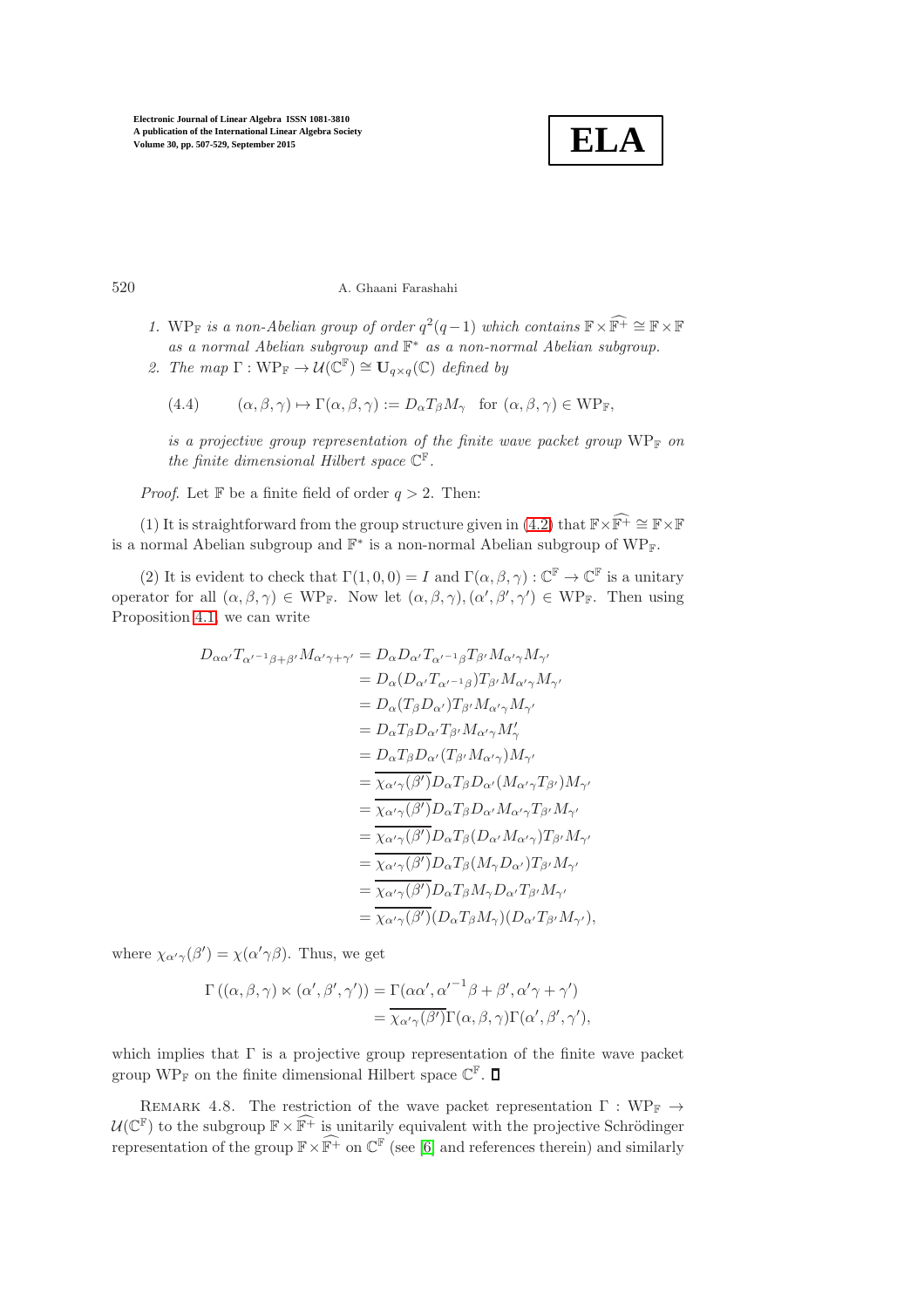**ELA**

Wave Packet Transforms Over Finite Fields 521

restriction of the wave packet representation  $\Gamma: WP_{\mathbb{F}} \to \mathcal{U}(\mathbb{C}^{\mathbb{F}})$  to the subgroup  $\mathbb{F}^* \times \mathbb{F}$ is unitarily equivalent with the unitary quasi-regular representation of the wavelet group  $\mathbb{F}^* \times \mathbb{F}$  on  $\mathbb{C}^{\mathbb{F}}$ , see [\[1,](#page-21-23) [8,](#page-21-15) [15\]](#page-21-17) and references therein. Thus, we deduce that the wave packet representation  $\Gamma: \mathrm{WP}_\mathbb{F} \to \mathcal{U}(\mathbb{C}^\mathbb{F})$  contains both projective Schrödinger representation and quasi-regular representation.

5. Wave packet transform (WPT) over finite fields. In this section, we present abstract theory of wave packet transforms on finite fields and we study analytic properties of this transform. Throughout this section, it is still assumed that  $\mathbb F$  is a finite field of order  $q = p^d$ .

Let  $\mathbf{y} \in \mathbb{C}^{\mathbb{F}}$  be a window vector. The *wave packet transform* (WPT) of a given vector  $\mathbf{x} \in \mathbb{C}^{\mathbb{F}}$  with respect to the window vector  $\mathbf{y}$  (y-wave packet transform) is defined on the finite wave packet group  $\text{WP}_\mathbb{F}$  by

<span id="page-14-0"></span>(5.1) 
$$
\mathcal{V}_{\mathbf{y}}\mathbf{x}(\alpha,\beta,\gamma) := \sum_{\tau \in \mathbb{F}} \mathbf{x}(\tau) e^{2\pi i \mathbf{t}(\gamma(\alpha^{-1}\tau-\beta))/p} \overline{\mathbf{y}(\alpha^{-1}\tau-\beta)} \text{ for all } (\alpha,\beta,\gamma) \in \text{WP}_{\mathbb{F}}.
$$

Then  $\mathcal{V}_{\mathbf{y}} : \mathbb{C}^{\mathbb{F}} \to \mathbb{C}^{\text{WP}_{\mathbb{F}}}$  given by  $\mathbf{x} \mapsto \mathcal{V}_{\mathbf{y}}\mathbf{x}$  is linear.

By  $(5.1)$ , we can write

$$
\mathcal{V}_{\mathbf{y}}\mathbf{x}(\alpha,\beta,\gamma) = \sum_{\tau \in \mathbb{F}} \mathbf{x}(\tau) e^{2\pi i \mathbf{t}(\gamma(\alpha^{-1}\tau-\beta))/p} \overline{\mathbf{y}(\alpha^{-1}\tau-\beta)}
$$
  
\n
$$
= \sum_{\tau \in \mathbb{F}} \mathbf{x}(\tau) \chi_{\gamma}(\alpha^{-1}\tau-\beta) \overline{\mathbf{y}(\alpha^{-1}\tau-\beta)}
$$
  
\n
$$
= \sum_{\tau \in \mathbb{F}} \mathbf{x}(\tau) \overline{M_{\gamma} \mathbf{y}(\alpha^{-1}\tau-\beta)}
$$
  
\n
$$
= \sum_{\tau \in \mathbb{F}} \mathbf{x}(\tau) \overline{T_{\beta} M_{\gamma} \mathbf{y}(\alpha^{-1}\tau)} = \sum_{\tau \in \mathbb{F}} \mathbf{x}(\tau) \overline{D_{\alpha} T_{\beta} M_{\gamma} \mathbf{y}(\tau)}.
$$

Thus, in terms of the inner product of the Hilbert space  $\mathbb{C}^{\mathbb{F}}$ , for  $\mathbf{x} \in \mathbb{C}^{\mathbb{F}}$  we can write

(5.2) 
$$
\mathcal{W}_{\mathbf{y}}\mathbf{x}(\alpha,\beta,\gamma) = \langle \mathbf{x}, \Gamma(\alpha,\beta,\gamma)\mathbf{y} \rangle = \langle \mathbf{x}, D_{\alpha}T_{\beta}M_{\gamma}\mathbf{y} \rangle \text{ for } (\alpha,\beta,\gamma) \in \text{WP}_{\mathbb{F}}.
$$

Then using basic properties of dilation, translation and modulation operators, we have

<span id="page-14-1"></span>(5.3) 
$$
\langle D_{\alpha^{-1}}\mathbf{x}, T_{\beta}M_{\gamma}\mathbf{y} \rangle = \langle T_{-\beta}D_{\alpha^{-1}}\mathbf{x}, M_{\gamma}\mathbf{y} \rangle = \langle M_{-\gamma}T_{-\beta}D_{\alpha^{-1}}\mathbf{x}, \mathbf{y} \rangle.
$$

Using the Plancherel formula and also [\(5.3\)](#page-14-1), we get

<span id="page-14-2"></span>(5.4) 
$$
\mathcal{V}_{\mathbf{y}}\mathbf{x}(\alpha,\beta,\gamma)=\langle D_{\alpha^{-1}}\mathbf{x},T_{\beta}M_{\gamma}\mathbf{y}\rangle=\langle\widehat{D_{\alpha^{-1}}\mathbf{x}},\widehat{T_{\beta}M_{\gamma}\mathbf{y}}\rangle.
$$

Then invoking [\(5.4\)](#page-14-2) and Propositions [4.6,](#page-11-0) we achieve

<span id="page-14-3"></span>(5.5) 
$$
\langle \widehat{D_{\alpha^{-1}}\mathbf{x}}, \widehat{T_{\beta}M_{\gamma}\mathbf{y}}\rangle = \langle D_{\alpha}\widehat{\mathbf{x}}, M_{\beta}\widehat{M_{\gamma}\mathbf{y}}\rangle = \langle D_{\alpha}\widehat{\mathbf{x}}, M_{\beta}T_{-\gamma}\widehat{\mathbf{y}}\rangle.
$$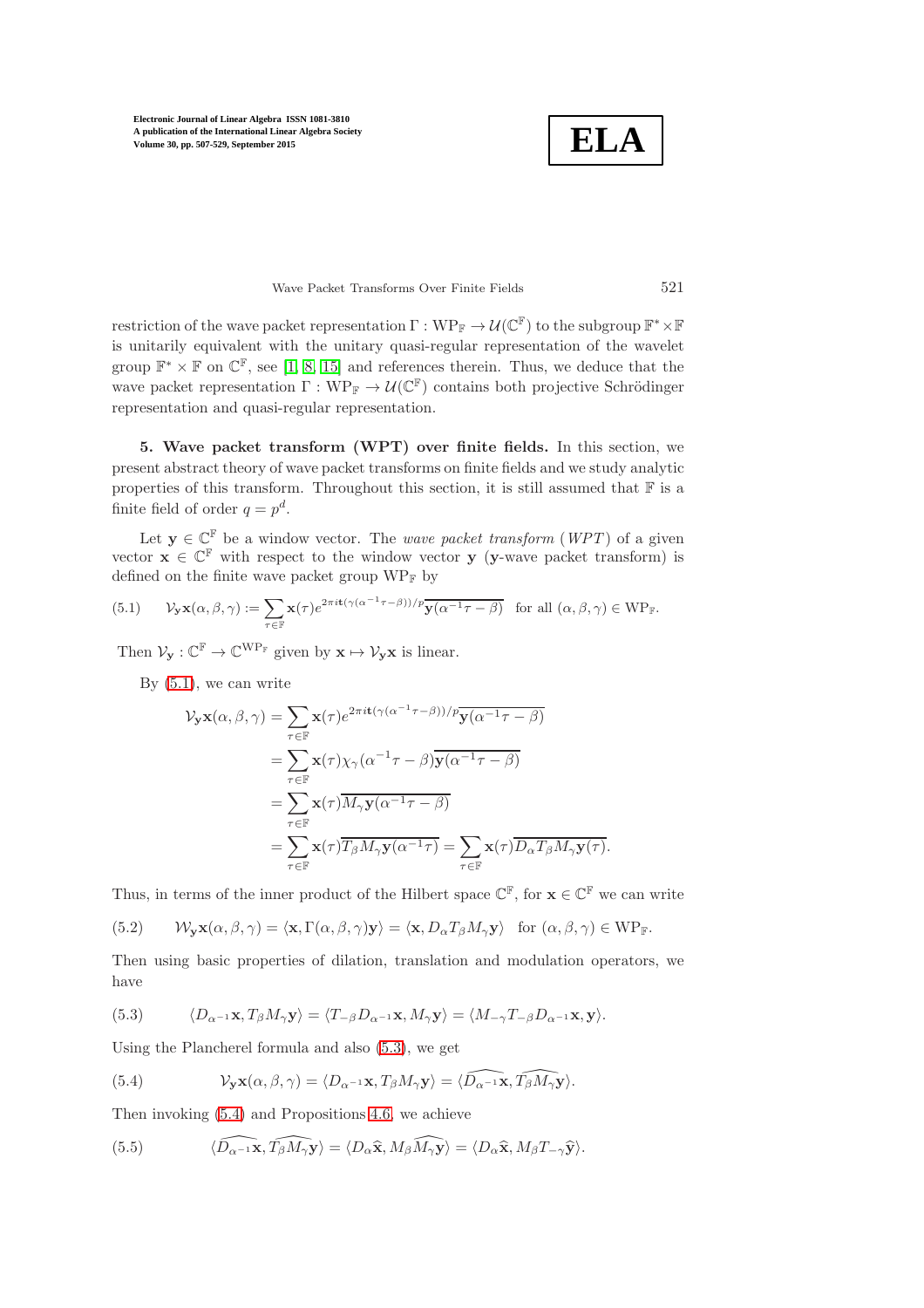

522 A. Ghaani Farashahi

REMARK 5.1. Let  $\mathbf{y} \in \mathbb{C}^{\mathbb{F}}$  be a window vector and  $\mathbf{x} \in \mathbb{C}^{\mathbb{F}}$ . Then Remark [4.8](#page-13-0) implies that the restriction of the wave packet transform  $\mathcal{V}_{\mathbf{y}}\mathbf{x}$  to the subgroup  $\mathbb{F} \times \mathbb{F}^+$ coincides with the Gabor transform of x with respect to y and also similarly, the restriction of the wave packet transform  $\mathcal{V}_{\mathbf{y}}\mathbf{x}$  to the subgroup  $\mathbb{F}^* \times \mathbb{F}$  is the wavelet transform of x with respect to y. Thus, we deduce that the wave packet transform unifies both wavelet and Gabor (short time Fourier) transform over finite fields.

<span id="page-15-0"></span>In the following, we present some representations for the wave packet transform defined in [\(5.1\)](#page-14-0).

PROPOSITION 5.2. Let  $\mathbb F$  be a finite field of order q. Let  $\mathbf x, \mathbf y \in \mathbb C^{\mathbb F}$  and  $(\alpha, \beta, \gamma) \in$ WP<sub>F</sub>. Then:

1. 
$$
V_{\mathbf{y}}\mathbf{x}(\alpha,\beta,\gamma) = \sqrt{q}\mathcal{F}_{\widehat{\mathbb{F}^+}}\left(D_{\alpha}\widehat{\mathbf{x}}.T_{-\gamma}\overline{\widehat{\mathbf{y}}}\right)(-\beta).
$$
  
2.  $V_{\mathbf{y}}\mathbf{x}(\alpha,\beta,\gamma) = D_{\alpha^{-1}}\mathbf{x} * (M_{\gamma}\mathbf{y})^*(\beta).$ 

The representation (1) is called a Fourier representation of the WPT and the representation (2) is called a circular convolution representation of the WPT.

*Proof.* Let  $\mathbf{x}, \mathbf{y} \in \mathbb{C}^{\mathbb{F}}$  and  $(\alpha, \beta, \gamma) \in \text{WP}_{\mathbb{F}}$ . Then:

 $(1)$  Using  $(5.5)$ , we can write

$$
\mathcal{V}_{\mathbf{y}}\mathbf{x}(\alpha,\beta,\gamma) = \langle D_{\alpha}\hat{\mathbf{x}}, M_{\beta}T_{-\gamma}\hat{\mathbf{y}} \rangle \n= \sum_{\gamma' \in \widehat{\mathbb{F}}^{+}} D_{\alpha}\hat{\mathbf{x}}(\gamma')\overline{M_{\beta}T_{-\gamma}\hat{\mathbf{y}}(\gamma')}
$$
\n
$$
= \sum_{\gamma' \in \widehat{\mathbb{F}}^{+}} D_{\alpha}\hat{\mathbf{x}}(\gamma')M_{-\beta}T_{-\gamma}\overline{\hat{\mathbf{y}}(\gamma')}
$$
\n
$$
= \sum_{\gamma' \in \widehat{\mathbb{F}}^{+}} \chi_{\beta}(\gamma')D_{\alpha}\hat{\mathbf{x}}(\gamma')T_{-\gamma}\overline{\hat{\mathbf{y}}(\gamma')}
$$
\n
$$
= \sum_{\gamma' \in \widehat{\mathbb{F}}^{+}} \overline{\chi_{-\beta}(\gamma')} (D_{\alpha}\hat{\mathbf{x}}.T_{-\gamma}\overline{\hat{\mathbf{y}}})(\gamma') = \sqrt{q}\mathcal{F}_{\widehat{\mathbb{F}}^{+}} (D_{\alpha}\hat{\mathbf{x}}.T_{-\gamma}\overline{\hat{\mathbf{y}}}) (-\beta).
$$

(2) Similarly, using the Plancherel formula and [\(5.5\)](#page-14-3), we have

$$
\mathcal{V}_{\mathbf{y}}\mathbf{x}(\alpha,\beta,\gamma) = \langle \widehat{D_{\alpha^{-1}}\mathbf{x}}, M_{\beta} \widehat{M_{\gamma}\mathbf{y}} \rangle \n= \sum_{\gamma' \in \widehat{\mathbb{F}}^+} \widehat{D_{\alpha^{-1}}\mathbf{x}}(\gamma') \widehat{M_{\gamma}\mathbf{y}}(\gamma') \chi_{\beta}(\gamma') \n= \sum_{\gamma' \in \widehat{\mathbb{F}}^+} \widehat{D_{\alpha^{-1}}\mathbf{x}}(\gamma') \widehat{(M_{\gamma}\mathbf{y})^*}(\gamma') \chi_{\beta}(\gamma') = D_{\alpha^{-1}}\mathbf{x} * (M_{\gamma}\mathbf{y})^*(\beta). \quad \Box
$$

The following theorem presents a concrete formulation for the  $\|\cdot\|_2$ -norm of the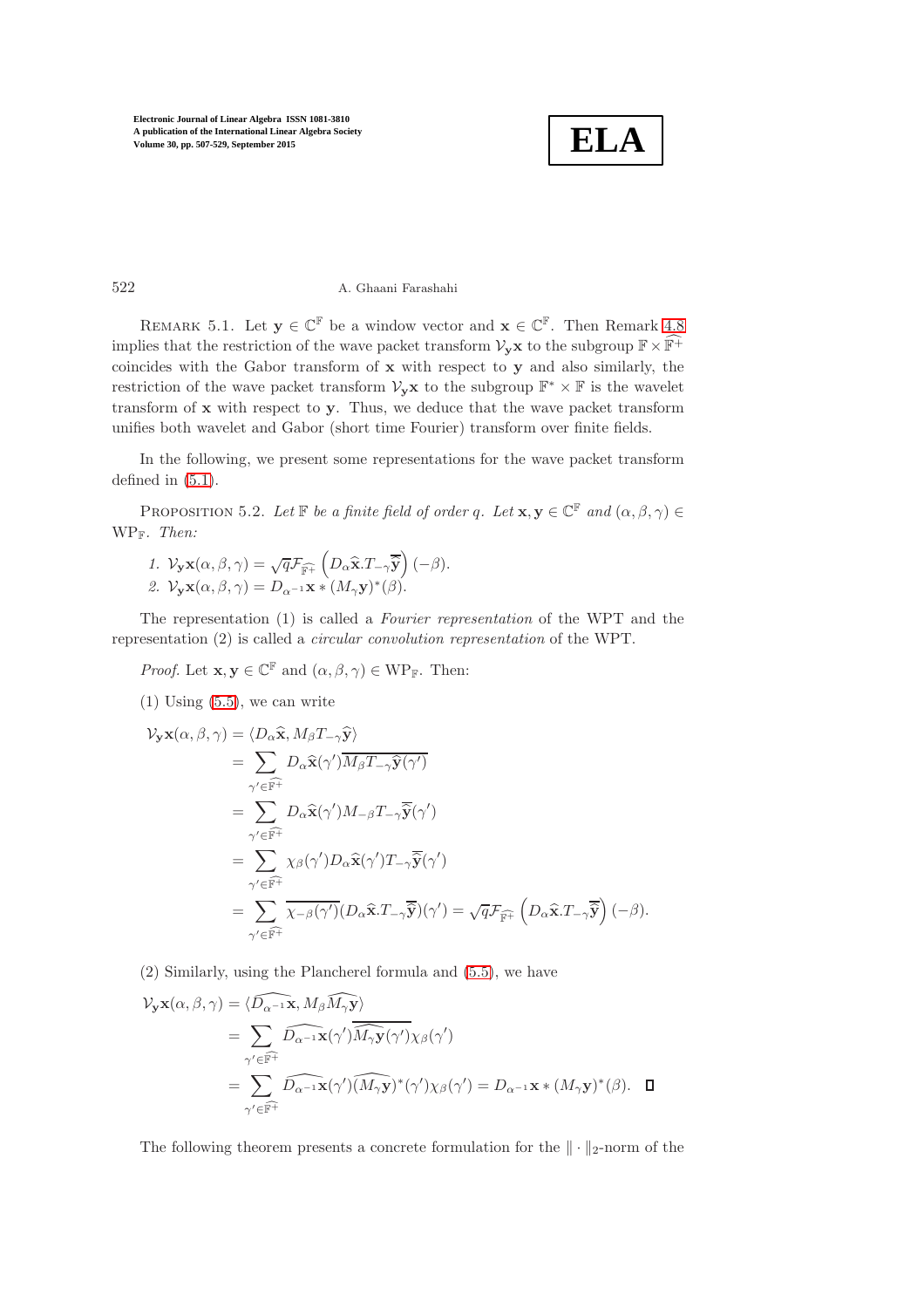

Wave Packet Transforms Over Finite Fields 523

<span id="page-16-1"></span>wave packet transform  $V_{y}x$ .

THEOREM 5.3. Let  $\mathbb F$  be a finite field of order q. Let  $\mathbf{y} \in \mathbb C^{\mathbb F}$  be a window vector and  $\mathbf{x} \in \mathbb{C}^{\mathbb{F}}$ . Then

<span id="page-16-0"></span>(5.6) 
$$
\sum_{\alpha \in \mathbb{F}^*} \sum_{\beta \in \mathbb{F}} \sum_{\gamma \in \widehat{\mathbb{F}^+}} |\mathcal{V}_{\mathbf{y}} \mathbf{x}(\alpha, \beta, \gamma)|^2 = q(q-1) ||\mathbf{y}||_2^2 ||\mathbf{x}||_2^2.
$$

*Proof.* Let  $\mathbb{F}$  be a finite field of order q. Let  $\mathbf{y} \in \mathbb{C}^{\mathbb{F}}$  be a window vector and  $\mathbf{x} \in \mathbb{C}^{\mathbb{F}}$ . Let  $\alpha \in \mathbb{F}^*$  and  $\gamma \asymp \chi_{\gamma} \in \widehat{\mathbb{F}}$  be given. Using Proposition [5.2](#page-15-0) and Plancherel formula, we have

$$
\sum_{\beta \in \mathbb{F}} |\mathcal{V}_{\mathbf{y}} \mathbf{x}(\alpha, \beta, \gamma)|^2 = q \sum_{\beta \in \mathbb{F}} |\mathcal{F}_{\widehat{\mathbb{F}}}\left(D_{\alpha} \widehat{\mathbf{x}} \cdot T_{-\gamma} \overline{\widehat{\mathbf{y}}}\right)(-\beta)|^2
$$
  
\n
$$
= q \sum_{\beta \in \mathbb{F}} |\mathcal{F}_{\widehat{\mathbb{F}}}\left(D_{\alpha} \widehat{\mathbf{x}} \cdot T_{-\gamma} \overline{\widehat{\mathbf{y}}}\right)(\beta)|^2
$$
  
\n
$$
= q \sum_{\gamma' \in \widehat{\mathbb{F}^+}} \left| \left(D_{\alpha} \widehat{\mathbf{x}} \cdot T_{-\gamma} \overline{\widehat{\mathbf{y}}}\right)(\gamma') \right|^2
$$
  
\n
$$
= q \sum_{\gamma' \in \widehat{\mathbb{F}^+}} \left| D_{\alpha} \widehat{\mathbf{x}}(\gamma') \cdot T_{-\gamma} \overline{\widehat{\mathbf{y}}}(\gamma') \right|^2 = q \sum_{\gamma' \in \widehat{\mathbb{F}^+}} |D_{\alpha} \widehat{\mathbf{x}}(\gamma')|^2 |T_{-\gamma} \overline{\widehat{\mathbf{y}}}(\gamma')|^2.
$$

Then we get

$$
\begin{split} \sum_{\alpha \in \mathbb{F}^*} \sum_{\beta \in \mathbb{F}} \sum_{\gamma \in \widehat{\mathbb{F}^+}} |\mathcal{V}_{\mathbf{y}} \mathbf{x}(\alpha, \beta, \gamma)|^2 &= \sum_{\alpha \in \mathbb{F}^*} \sum_{\gamma \in \widehat{\mathbb{F}^+}} \sum_{\beta \in \mathbb{F}} |\mathcal{V}_{\mathbf{y}} \mathbf{x}(\alpha, \beta, \gamma)|^2 \\ &= q \sum_{\alpha \in \mathbb{F}^*} \sum_{\gamma \in \widehat{\mathbb{F}^+}} \left( \sum_{\gamma' \in \widehat{\mathbb{F}^+}} |D_{\alpha} \widehat{\mathbf{x}}(\gamma')|^2 |T_{-\gamma} \overline{\widehat{\mathbf{y}}}(\gamma')|^2 \right) \\ &= q \sum_{\gamma' \in \widehat{\mathbb{F}^+}} \left( \sum_{\alpha \in \mathbb{F}^*} |D_{\alpha} \widehat{\mathbf{x}}(\gamma')|^2 \right) \left( \sum_{\gamma \in \widehat{\mathbb{F}^+}} |T_{-\gamma} \overline{\widehat{\mathbf{y}}}(\gamma')|^2 \right). \end{split}
$$

Replacing  $\gamma$  by  $\gamma - \gamma'$ , we have

$$
\sum_{\gamma \in \widehat{\mathbb{F}^+}} |T_{-\gamma} \overline{\widehat{\mathbf{y}}}(\gamma')|^2 = \sum_{\gamma \in \widehat{\mathbb{F}^+}} |\overline{\widehat{\mathbf{y}}}(\gamma' + \gamma)|^2
$$
  
= 
$$
\sum_{\gamma \in \widehat{\mathbb{F}^+}} |\widehat{\mathbf{y}}(\gamma)|^2 = ||\widehat{\mathbf{y}}||_2^2 = ||\mathbf{y}||_2^2.
$$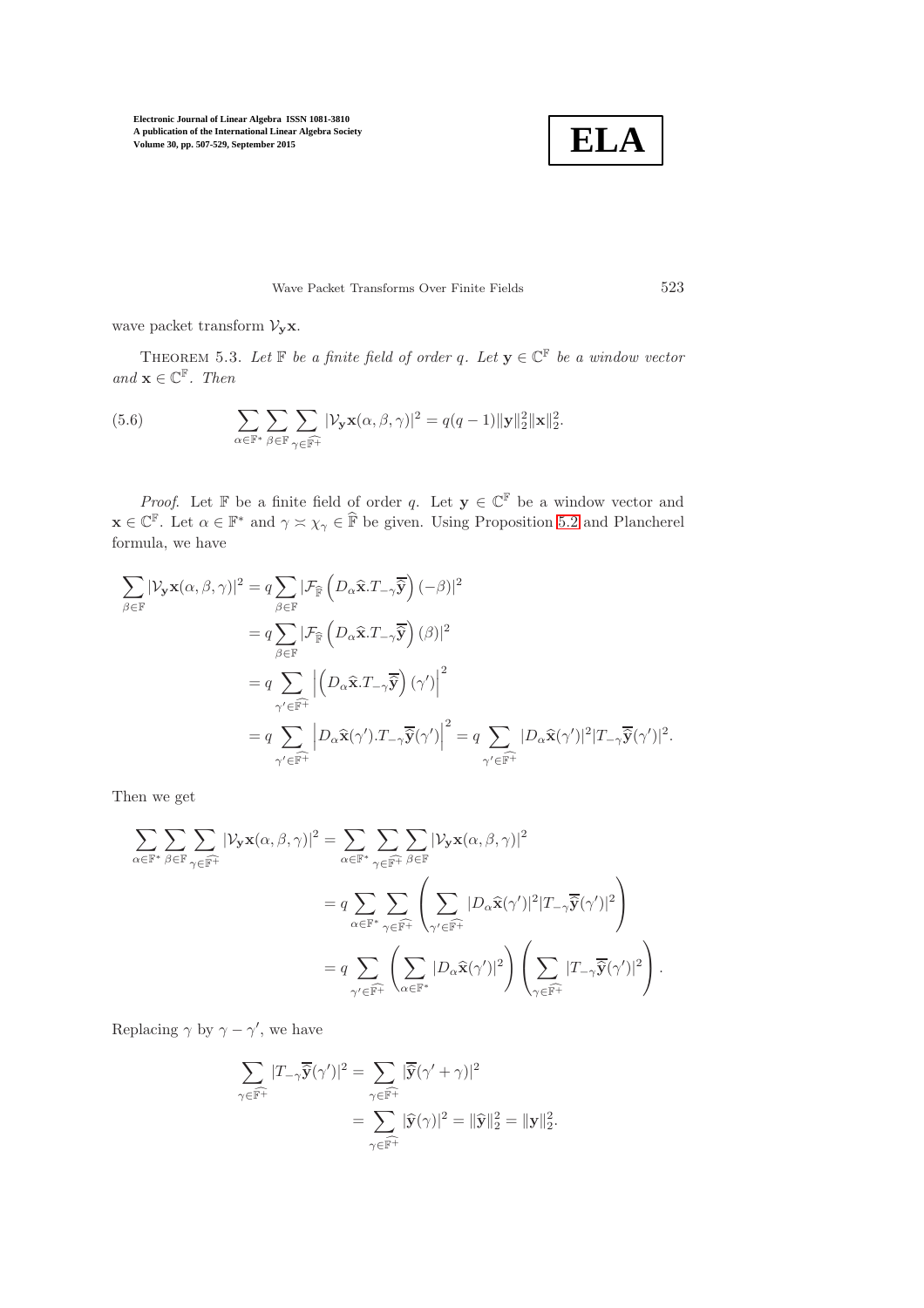

524 A. Ghaani Farashahi

Thus, we have

$$
\sum_{\alpha \in \mathbb{F}^*} \sum_{\beta \in \mathbb{F}} \sum_{\gamma \in \widehat{\mathbb{F}^+}} |\mathcal{V}_{\mathbf{y}} \mathbf{x}(\alpha, \beta, \gamma)|^2 = q \sum_{\gamma' \in \widehat{\mathbb{F}^+}} \left( \sum_{\alpha \in \mathbb{F}^*} |D_{\alpha} \widehat{\mathbf{x}}(\gamma')|^2 \right) \left( \sum_{\gamma \in \widehat{\mathbb{F}^+}} |T_{-\gamma} \overline{\widehat{\mathbf{y}}(\gamma')}|^2 \right)
$$
  

$$
= q \sum_{\gamma' \in \widehat{\mathbb{F}^+}} \left( \sum_{\alpha \in \mathbb{F}^*} |D_{\alpha} \widehat{\mathbf{x}}(\gamma')|^2 \right) ||\mathbf{y}||_2^2
$$
  

$$
= q ||\mathbf{y}||_2^2 \left( \sum_{\gamma' \in \widehat{\mathbb{F}^+}} \sum_{\alpha \in \mathbb{F}^*} |D_{\alpha} \widehat{\mathbf{x}}(\gamma')|^2 \right).
$$

Replacing the summation, we get

$$
\sum_{\gamma' \in \mathbb{F}^+} \sum_{\alpha \in \mathbb{F}} |D_{\alpha} \widehat{\mathbf{x}}(\gamma')|^2 = \sum_{\alpha \in \mathbb{F}^*} \sum_{\gamma' \in \mathbb{F}^+} |D_{\alpha} \widehat{\mathbf{x}}(\gamma')|^2
$$
  
= 
$$
\sum_{\alpha \in \mathbb{F}^*} ||D_{\alpha} \widehat{\mathbf{x}}||_2^2
$$
  
= 
$$
\sum_{\alpha \in \mathbb{F}^*} ||\widehat{\mathbf{x}}||_2^2
$$
  
= 
$$
(q-1) ||\widehat{\mathbf{x}}||_2^2 = (q-1) ||\mathbf{x}||_2^2.
$$

Therefore, we achieve

$$
\sum_{\alpha\in\mathbb{F}^*}\sum_{\beta\in\mathbb{F}}\sum_{\gamma\in\widehat{\mathbb{F}^+}}|\mathcal{V}_{\mathbf{y}}\mathbf{x}(\alpha,\beta,\gamma)|^2=q\|\mathbf{y}\|_2^2\left(\sum_{\gamma'\in\widehat{\mathbb{F}^+}}\sum_{\alpha\in\mathbb{F}}|D_\alpha\widehat{\mathbf{x}}(\gamma')|^2\right)=q(q-1)\|\mathbf{y}\|_2^2\|\mathbf{x}\|_2^2.
$$

which implies  $(5.6)$ .  $\Box$ 

As a consequence of  $(5.6)$ , we can deduce the following orthogonality relation.

COROLLARY 5.4. Let  $\mathbb F$  be a finite field of order q and  $\mathbf{v}, \mathbf{y} \in \mathbb C^{\mathbb F}$  be window vectors. Then, for every  $\mathbf{x}, \mathbf{z} \in \mathbb{C}^{\mathbb{F}}$ , we have

<span id="page-17-0"></span>(5.7) 
$$
\langle \mathcal{V}_{\mathbf{v}} \mathbf{x}, \mathcal{V}_{\mathbf{y}} \mathbf{z} \rangle_{\mathbb{C}^{\text{WP}_{\mathbb{F}}}} = q(q-1) \langle \mathbf{y}, \mathbf{v} \rangle_{\mathbb{C}^{\mathbb{F}}}\langle \mathbf{x}, \mathbf{z} \rangle_{\mathbb{C}^{\mathbb{F}}}.
$$

In particular, we have

(5.8) 
$$
\|\mathcal{V}_{\mathbf{y}}\mathbf{x}\|_2 = \sqrt{q(q-1)}\|\mathbf{y}\|_2 \|\mathbf{x}\|_2.
$$

<span id="page-17-1"></span>The following result states an inversion formula for the windowed transform given in [\(5.1\)](#page-14-0).

PROPOSITION 5.5. Let  $\mathbb F$  be a finite field of order q. Let  $\mathbf y \in \mathbb C^{\mathbb F}$  be non-zero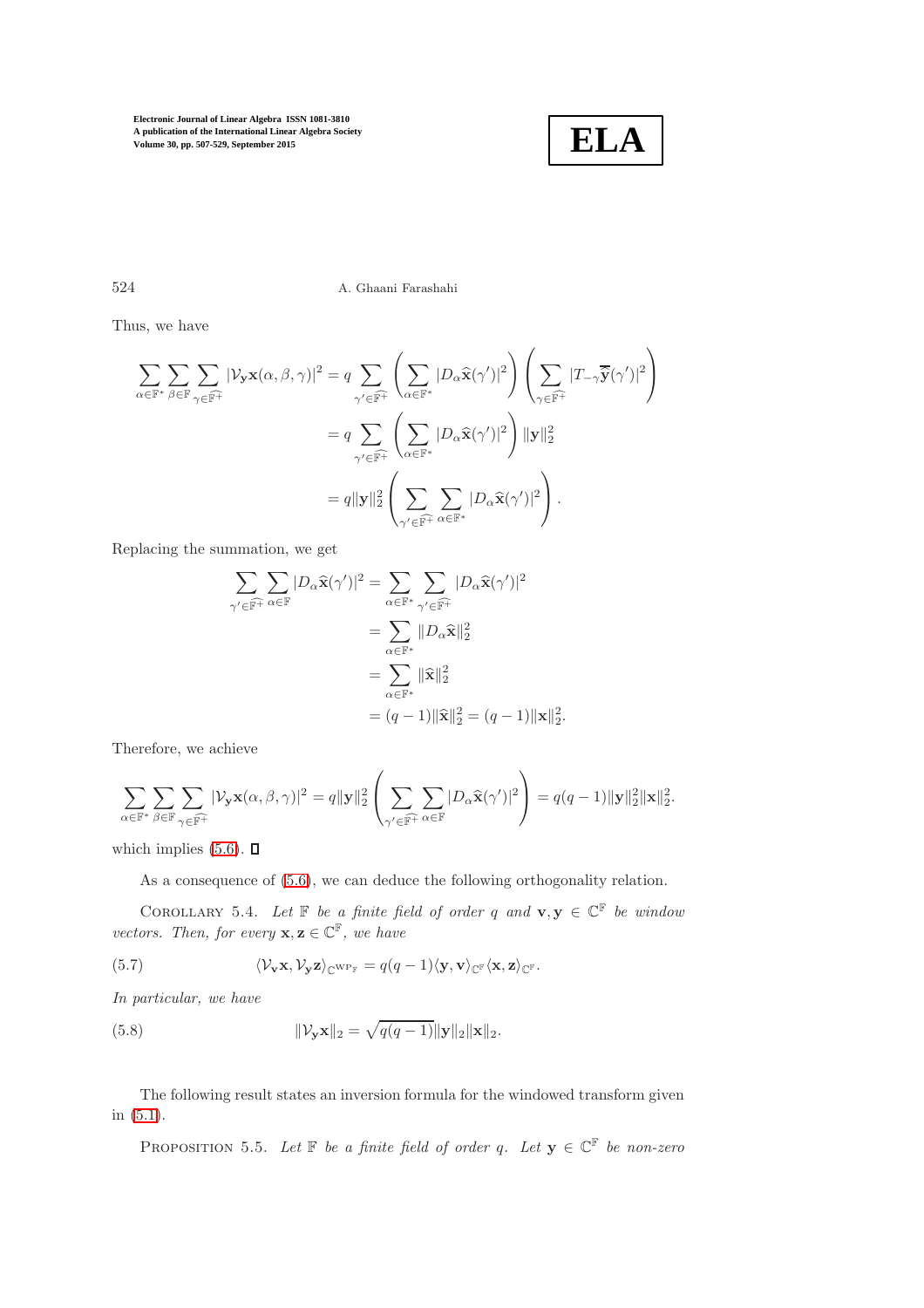

Wave Packet Transforms Over Finite Fields 525

window vector and  $\mathbf{x} \in \mathbb{C}^{\mathbb{F}}$ . Then

<span id="page-18-0"></span>(5.9) 
$$
\mathbf{x}(\tau) = \frac{\|\mathbf{y}\|_2^{-2}}{q(q-1)} \sum_{\alpha \in \mathbb{F}^*} \sum_{\beta \in \mathbb{F}} \sum_{\gamma \in \widehat{\mathbb{F}^+}} \mathcal{V}_{\mathbf{y}} \mathbf{x}(\alpha, \beta, \gamma) D_{\alpha} T_{\beta} M_{\gamma} \mathbf{y}(\tau) \text{ for } \tau \in \mathbb{F}.
$$

*Proof.* For  $\mathbf{x} \in \mathbb{C}^{\mathbb{F}}$  and a non-zero window vector  $\mathbf{y} \in \mathbb{C}^{\mathbb{F}}$ , define

$$
\widetilde{\mathbf{x}}(\tau):=\sum_{\alpha\in\mathbb{F}^*}\sum_{\beta\in\mathbb{F}}\sum_{\gamma\in\widehat{\mathbb{F}^+}}\mathcal{V}_{\mathbf{y}}\mathbf{x}(\alpha,\beta,\gamma)D_\alpha T_\beta M_\gamma \mathbf{y}(\tau)\ \ \text{for}\ \tau\in\mathbb{F}.
$$

Let  $\mathbf{z} \in \mathbb{C}^{\mathbb{F}}$  be given. Using [\(5.7\)](#page-17-0), we have

$$
\langle \widetilde{\mathbf{x}}, \mathbf{z} \rangle_{\mathbb{C}^{\mathbb{F}}} = \sum_{\tau \in \mathbb{F}} \widetilde{\mathbf{x}}(\tau) \overline{\mathbf{z}(\tau)}
$$
\n
$$
= \sum_{\tau \in \mathbb{F}} \left( \sum_{\alpha \in \mathbb{F}^*} \sum_{\beta \in \mathbb{F}} \sum_{\gamma \in \mathbb{F}^+} \mathcal{V}_{\mathbf{y}} \mathbf{x}(\alpha, \beta, \gamma) D_{\alpha} T_{\beta} M_{\gamma} \mathbf{y}(\tau) \right) \overline{\mathbf{z}(\tau)}
$$
\n
$$
= \sum_{\alpha \in \mathbb{F}^*} \sum_{\beta \in \mathbb{F}} \sum_{\gamma \in \mathbb{F}^+} \mathcal{V}_{\mathbf{y}} \mathbf{x}(\alpha, \beta, \gamma) \left( \sum_{\tau \in \mathbb{F}} \overline{\mathbf{z}(\tau)} D_{\alpha} T_{\beta} M_{\gamma} \mathbf{y}(\tau) \right)
$$
\n
$$
= \sum_{\alpha \in \mathbb{F}^*} \sum_{\beta \in \mathbb{F}} \sum_{\gamma \in \mathbb{F}^+} \mathcal{V}_{\mathbf{y}} \mathbf{x}(\alpha, \beta, \gamma) \left( \sum_{\tau \in \mathbb{F}} \mathbf{z}(\tau) \overline{D_{\alpha} T_{\beta} M_{\gamma} \mathbf{y}(\tau)} \right)^{-}
$$
\n
$$
= \sum_{\alpha \in \mathbb{F}^*} \sum_{\beta \in \mathbb{F}} \sum_{\gamma \in \mathbb{F}^+} \mathcal{V}_{\mathbf{y}} \mathbf{x}(\alpha, \beta, \gamma) \overline{\mathcal{V}_{\mathbf{y}} \mathbf{z}(\alpha, \beta, \gamma)}
$$
\n
$$
= \langle \mathcal{V}_{\mathbf{y}} \mathbf{x}, \mathcal{V}_{\mathbf{y}} \mathbf{z} \rangle_{\mathbb{C}^{\mathbf{W} \mathbf{P}}} = q(q-1) ||\mathbf{y}||_2^2 \langle \mathbf{x}, \mathbf{z} \rangle_{\mathbb{C}^{\mathbf{F}}},
$$

implying

$$
\mathbf{x}(\tau) = \frac{\|\mathbf{y}\|_2^{-2}}{q(q-1)}\widetilde{\mathbf{x}}(\tau) \quad \text{for } \tau \in \mathbb{F},
$$

which yields [\(5.9\)](#page-18-0).  $\square$ 

COROLLARY 5.6. Let  $\mathbb F$  be a finite field of order q. Let  $\mathbf y \in \mathbb C^{\mathbb F}$  be a non-zero window vector with  $\|\mathbf{y}\|_2 = 1$  and  $\mathbf{x} \in \mathbb{C}^{\mathbb{F}}$ . Then

(5.10) 
$$
\mathbf{x}(\tau) = \frac{1}{q(q-1)} \sum_{\alpha \in \mathbb{F}^*} \sum_{\beta \in \mathbb{F}} \sum_{\gamma \in \widehat{\mathbb{F}^+}} \mathcal{V}_{\mathbf{y}} \mathbf{x}(\alpha, \beta, \gamma) D_{\alpha} T_{\beta} M_{\gamma} \mathbf{y}(\tau) \text{ for } \tau \in \mathbb{F}.
$$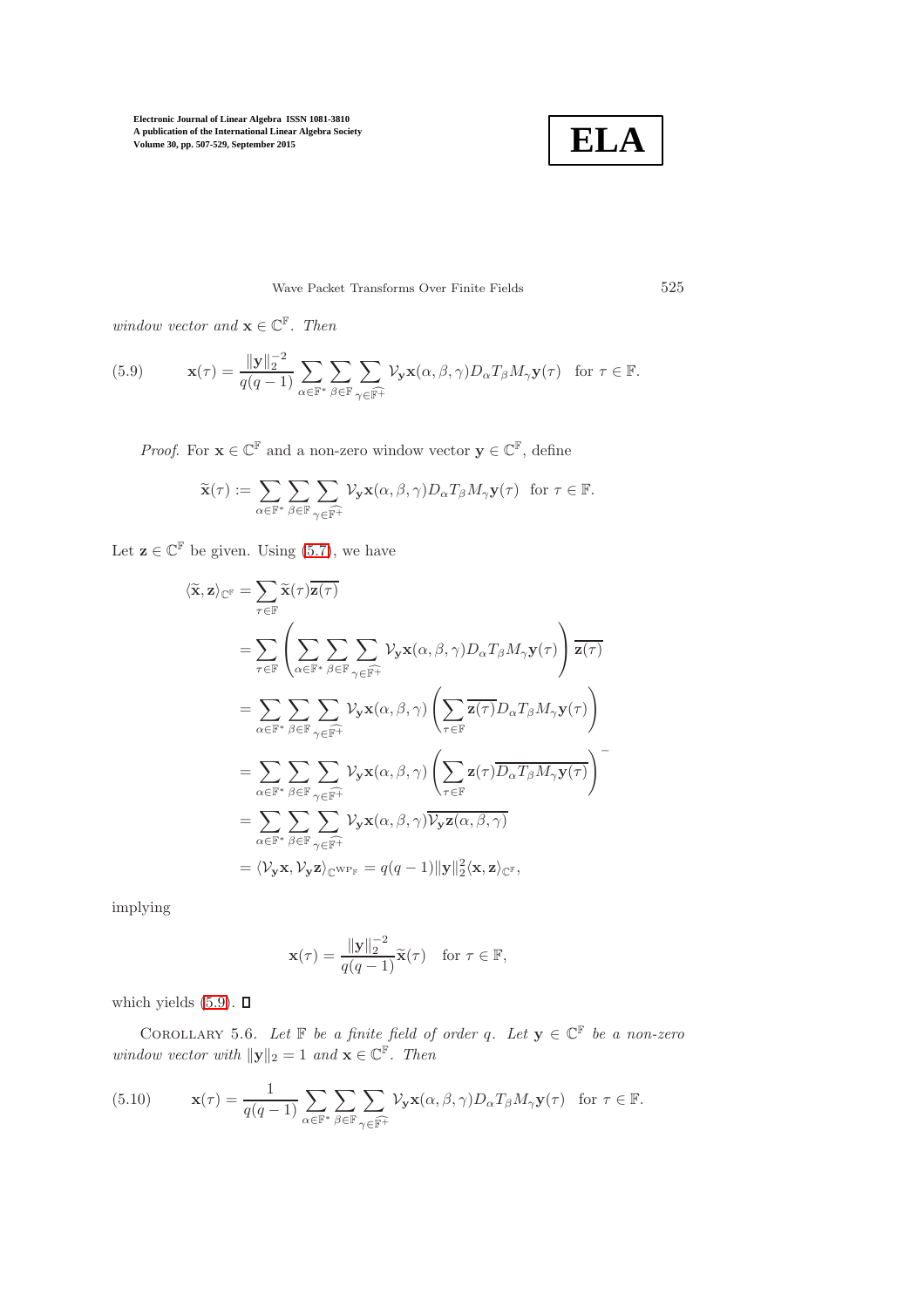

526 A. Ghaani Farashahi

In terms of the abstract frame theory, we can summarize Theorem [5.3](#page-16-1) and Proposition [5.5](#page-17-1) as follows.

COROLLARY 5.7. Let  $\mathbb F$  be a finite field of order q and  $\mathbf{y} \in \mathbb C^{\mathbb F}$  be a non-zero window vector. The finite system

$$
\mathfrak{A}_\mathbf{y}:=\{\Gamma(\alpha,\beta,\gamma)\mathbf{y}:(\alpha,\beta,\gamma)\in\mathrm{WP}_\mathbb{F}\}
$$

constitutes a tight frame for the Hilbert space  $\mathbb{C}^{\mathbb{F}}$  with the redundancy  $q(q-1)$  and the frame bound  $q(q-1) ||\mathbf{y}||_2^2$ .

Next theorem states an analytic property of the projective representation Γ.

THEOREM 5.8. Let  $\mathbb F$  be a finite field of order q. The unitary projective group representation  $\Gamma : \text{WP}_{\mathbb{F}} \to \mathcal{U}(\mathbb{C}^{\mathbb{F}})$  is irreducible.

*Proof.* Let  $\mathcal H$  be a non-zero  $\Gamma$ -invariant subspace of  $\mathbb C^{\mathbb F}$ . We claim that  $\mathcal H = \mathbb C^{\mathbb F}$ . It is enough to show that  $\mathcal{H}^{\perp} = \{0\}$ . Let  $\mathbf{x} \in \mathcal{H}^{\perp}$  be arbitrary. Let  $\mathbf{y} \in \mathcal{H}$  be a non-zero vector. Then for all  $(\alpha, \beta, \gamma) \in \text{WP}_{\mathbb{F}}$  we get  $\langle \mathbf{x}, \Gamma(\alpha, \beta, \gamma) \mathbf{y} \rangle = 0$ . Thus, using [\(5.6\)](#page-16-0) we can write

$$
q(q-1)\|\mathbf{y}\|_2^2 \|\mathbf{x}\|_2^2 = \sum_{\alpha \in \mathbb{F}^*} \sum_{\beta \in \mathbb{F}} \sum_{\gamma \in \widehat{\mathbb{F}^+}} |\mathcal{V}_{\mathbf{y}} \mathbf{x}(\alpha, \beta, \gamma)|^2
$$
  
= 
$$
\sum_{\alpha \in \mathbb{F}^*} \sum_{\beta \in \mathbb{F}} \sum_{\gamma \in \widehat{\mathbb{F}^+}} |\langle \mathbf{x}, \Gamma(\alpha, \beta, \gamma) \mathbf{y} \rangle|^2 = 0,
$$

which implies that  $\mathbf{x} = 0$ .

6. Examples. In this section, we present examples of finite fields and we study the theory of wave packet transform over them.

**6.1. The finite field**  $\mathbb{Z}_p$ . Let p be a positive prime integer and  $\mathbb{F} = \mathbb{Z}_p$  be the prime field of order p. Thus, readily the trace map is the identity map. Then  $\mathbb{F}^* = \mathbb{Z}_p - \{0\}$  and for  $1 \leq \alpha \leq p-1$  the dilation operator  $D_\alpha : \mathbb{C}^p \to \mathbb{C}^p$  is  $D_\alpha \mathbf{x}(\tau) =$  $\mathbf{x}(\alpha^{-1}\tau)$  for all  $0 \le \tau \le p-1$ , where  $\alpha^{-1}$  is the multiplicative inverse of  $\alpha \in \mathbb{F}^*$  (i.e., an element  $\alpha^{-1} \in \mathbb{F}^*$  with  $\alpha \alpha^{-1} \equiv \alpha^{-1} \alpha \equiv 1$ ) which satisfies  $\alpha^{-1} \alpha + np = 1$  for some  $n \in \mathbb{Z}$ , which can be done by Bezout lemma [\[14,](#page-21-20) [23\]](#page-21-22). The finite wave packet group  $WP_p$  over the field  $\mathbb{Z}_p$  has the underlying set

$$
\{1,\ldots,p-1\} \times \{0,1,\ldots,p-1\} \times \{0,1,\ldots,p-1\}.
$$

Let  $y \in \mathbb{C}^p$  be a window vector. Then the wave packet transform of a given vector  $\mathbf{x} \in \mathbb{C}^p$  with respect to the window vector  $\mathbf{y}$  (y-wave packet transform) is

(6.1) 
$$
\mathcal{V}_{\mathbf{y}}\mathbf{x}(\alpha,\beta,\gamma) = \sum_{\tau=0}^{p-1} \mathbf{x}(\tau) e^{2\pi i \gamma (\alpha^{-1}\tau-\beta)/p} \overline{\mathbf{y}(\alpha^{-1}\tau-\beta)} \text{ for } (\alpha,\beta,\gamma) \in \text{WP}_p.
$$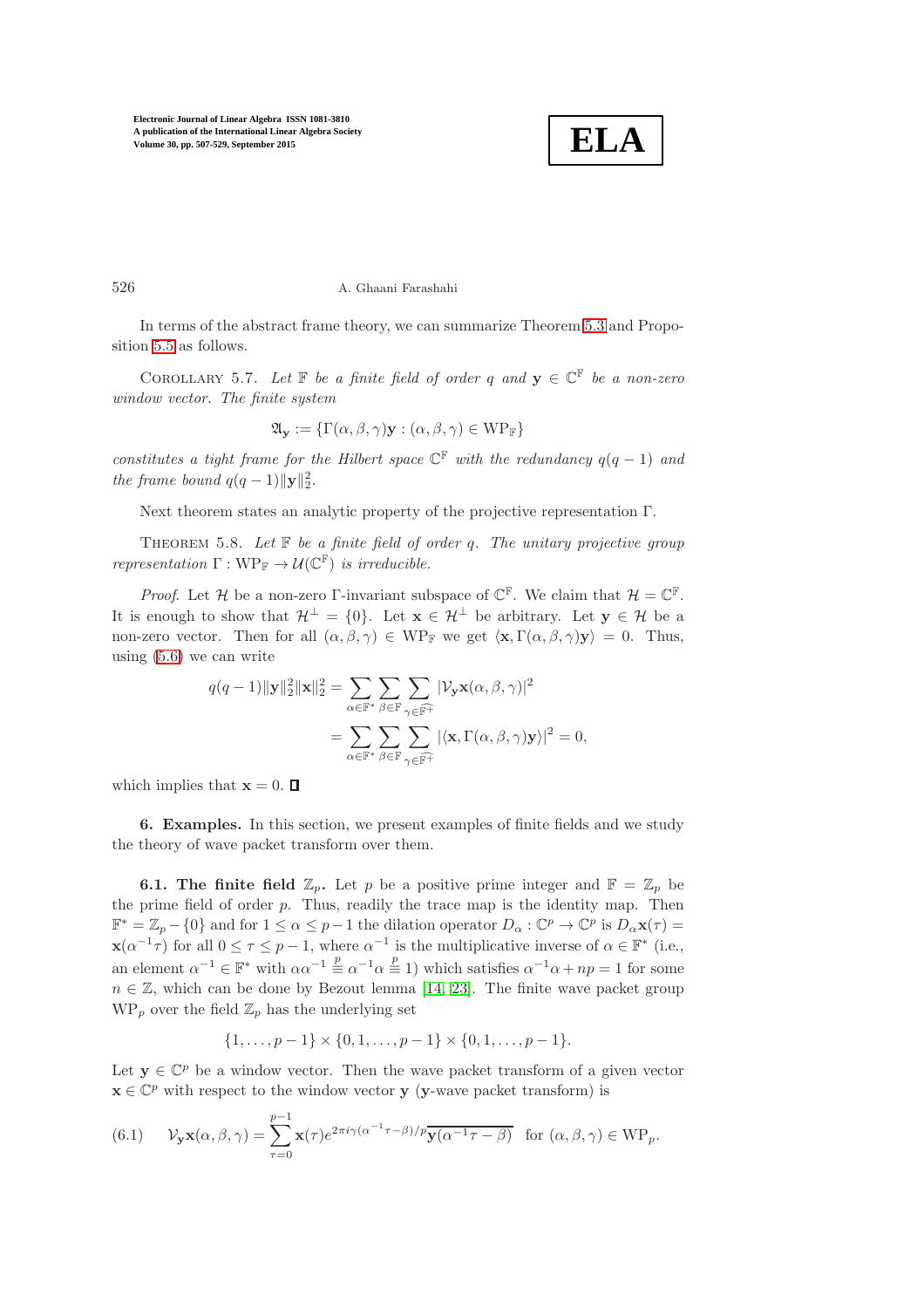

Wave Packet Transforms Over Finite Fields 527

Let  $\mathbf{y} \in \mathbb{C}^p$  be a window vector and  $\mathbf{x} \in \mathbb{C}^p$ . Then

(6.2) 
$$
\sum_{\alpha=1}^{p-1} \sum_{\beta=0}^{p-1} \sum_{\gamma=0}^{p-1} |\mathcal{V}_{\mathbf{y}} \mathbf{x}(\alpha, \beta, \gamma)|^2 = p(p-1) ||\mathbf{y}||_2^2 ||\mathbf{x}||_2^2,
$$

(6.3) 
$$
\mathbf{x}(\tau) = \frac{\|\mathbf{y}\|_2^{-2}}{p(p-1)} \sum_{\alpha=1}^{p-1} \sum_{\beta=0}^{p-1} \sum_{\gamma=0}^{p-1} \mathcal{V}_{\mathbf{y}} \mathbf{x}(\alpha, \beta, \gamma) D_{\alpha} T_{\beta} M_{\gamma} \mathbf{y}(\tau) \text{ for } 0 \le \tau \le p-1.
$$

REMARK 6.1. Dyadic dilations of signals on the real line preserve the geometry of signals but dilations over  $\mathbb{C}^p$  destroy geometric properties and the localization of signals. Dilations operators over  $\mathbb{C}^p$  imply sculptured and permuted rearrangement of signal or data entries. Invoking Proposition 4.5, dilation operators lead to permutation of spectra as well. This property of dilations over  $\mathbb{C}^p$  have recently been used in implementation of algorithms for sparse fast Fourier transform, see [\[26\]](#page-22-4) and references therein.

**6.2.** The finite field  $\mathbb{F}_4$ . The finite field  $\mathbb{F}_4 \cong \mathbb{Z}_2 \times \mathbb{Z}_2$  is the smallest finite field which does not have prime order. It can be considered as the polynomial ring  $\mathbb{Z}_2[t]$ over an indeterminate variable  $t$  with addition and multiplication defined module the irreducible polynomial  $t^2 + t + 1$ . That is the classic polynomial addition and multiplication with this note that field operations (addition and multiplication) are done module 2 and the relation  $t + 1 \equiv t^2$  holds as well.

The finite wave packet group WP<sub>4</sub> over the field  $\mathbb{F}_4$  has the underlying set  $\mathbb{F}^* \times$  $\mathbb{F} \times \widehat{\mathbb{F}^+}$ . Let  $y \in \mathbb{C}^{\mathbb{F}}$  be a window vector. Then the wave packet transform of a given vector  $\mathbf{x} \in \mathbb{C}^{\mathbb{F}}$  with respect to the window vector **y** is

(6.4) 
$$
V_{\mathbf{y}}\mathbf{x}(\alpha,\beta,\gamma) = \sum_{\tau \in \mathbb{F}_4} \mathbf{x}(\tau') e^{2\pi i \mathbf{t}(\gamma(\alpha^{-1}\tau-\beta))/p} \overline{\mathbf{y}(\alpha^{-1}\tau-\beta)}
$$
 for  $(\alpha,\beta,\gamma) \in \text{WP}_4$ .

Let  $\mathbf{y} \in \mathbb{C}^{\mathbb{F}}$  be a nonzero window vector and  $\mathbf{x} \in \mathbb{C}^{\mathbb{F}}$ . Then

(6.5) 
$$
\sum_{\alpha \in \mathbb{F}_4^*} \sum_{\beta \in \mathbb{F}_4} \sum_{\gamma \in \widehat{\mathbb{F}_4}^+} |\mathcal{V}_{\mathbf{y}} \mathbf{x}(\alpha, \beta, \gamma)|^2 = 12 \|\mathbf{y}\|_2^2 \|\mathbf{x}\|_2^2,
$$

which implies the following reconstruction formula

(6.6) 
$$
\mathbf{x}(\tau) = \frac{\|\mathbf{y}\|_2^{-2}}{12} \sum_{\alpha \in \mathbb{F}_4^*} \sum_{\beta \in \mathbb{F}_4} \sum_{\gamma \in \widehat{\mathbb{F}_4^+}} \mathcal{V}_{\mathbf{y}} \mathbf{x}(\alpha, \beta, \gamma) D_{\alpha} T_{\beta} M_{\gamma} \mathbf{y}(\tau) \text{ for } \tau \in \mathbb{F}_4.
$$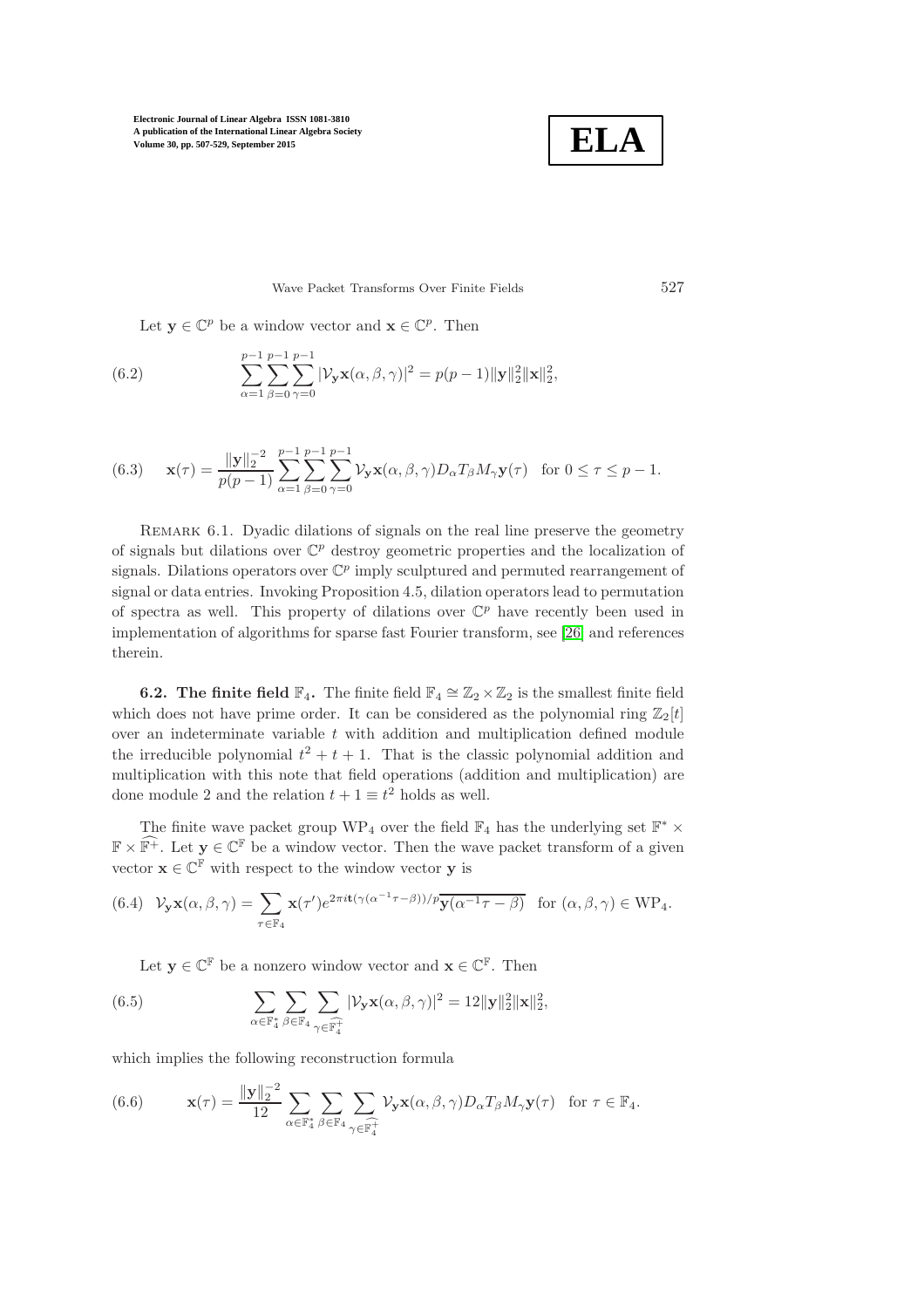

528 A. Ghaani Farashahi

#### REFERENCES

- <span id="page-21-23"></span><span id="page-21-8"></span>[1] A. Arefijamaal and R.A. Kamyabi-Gol. On the square integrability of quasi regular representation on semidirect product groups. J. Geom. Anal., 19:541–552, 2009.
- <span id="page-21-12"></span>[2] A. Arefijamaal and E. Zekaee. Signal processing by alternate dual Gabor frames. Appl. Comput. Harmon. Anal., 35:535–540, 2013.
- [3] G. Caire, R.L. Grossman, and H. Vincent Poor. Wavelet transforms associated with finite cyclic groups. IEEE Trans. Inform. Theory, 39:113–119, 1993.
- <span id="page-21-3"></span>[4] P. Casazza and G. Kutyniok. Finite Frames Theory and Applications. Applied and Numerical Harmonic Analysis, Springer-Birkhauser, Boston, 2013.
- <span id="page-21-6"></span><span id="page-21-4"></span>[5] L. Cohen. Time-Frequency Analysis. Prentice-Hall, New York, 1995.
- [6] H.G. Feichtinger, W. Kozek, and F. Luef. Gabor analysis over finite Abelian groups. Appl. Comput. Harmon. Anal. 26:230–248, 2009.
- <span id="page-21-14"></span>[7] F. Fekri, R.M. Mersereau, and R.W. Schafer. Theory of wavelet transform over finite fields. Proceedings of International Conference on Acoustics, Speech, and Signal Processing, 3:1213– 1216, 1999.
- <span id="page-21-15"></span>[8] K. Flornes, A. Grossmann, M. Holschneider, and B. Torrésani. Wavelets on discrete fields. Appl. Comput. Harmon. Anal., 1:137–146, 1994.
- <span id="page-21-18"></span><span id="page-21-9"></span>[9] G.B. Folland. A Course in Abstract Harmonic Analysis. CRC Press, 1995.
- [10] A. Ghaani Farashahi. Continuous partial Gabor transform for semi-direct product of locally compact groups. Bull. Malays. Math. Sci. Soc., 38:779–803, 2015.
- <span id="page-21-7"></span>[11] A. Ghaani Farashahi. Cyclic wave packet transform on finite Abelian groups of prime order. Int. J. Wavelets Multiresolut. Inf. Process., 12:1450041, 2014.
- <span id="page-21-10"></span>[12] A. Ghaani Farashahi and R. Kamyabi-Gol. Gabor transform for a class of non-abelian groups. Bull. Belg. Math. Soc. Simon Stevin., 19:683–701, 2012.
- <span id="page-21-16"></span>[13] A. Ghaani Farashahi and M. Mohammad-Pour. A unified theoretical harmonic analysis approach to the cyclic wavelet transform (CWT) for periodic signals of prime dimensions. Sahand Commun. Math. Anal., 1:1–17, 2014.
- <span id="page-21-20"></span>[14] G.H. Hardy and E.M. Wright. An Introduction to the Theory of Numbers. Oxford University Press, 1979.
- <span id="page-21-17"></span>[15] C.P. Johnston. On the pseudodilation representations of flornes, grossmann, holschneider, and torrésani. J. Fourier Anal. Appl., 3:377-385, 1997.
- <span id="page-21-5"></span>[16] J.B. Lima and R.M. Campello de Souza. Fractional cosine and sine transforms over finite fields. Linear Algebra Appl., 438:3217–3230, 2013.
- <span id="page-21-0"></span>[17] G.L. Mullen and D. Panario. *Handbook of Finite Fields*. Discrete Mathematics and Its Applications, Chapman and Hall/CRC, 2013.
- <span id="page-21-1"></span>[18] R.J. McEliece. Finite Fields for Computer Scientists and Engineers. The Kluwer International Series in Engineering and Computer Science, Kluwer Academic Publishers, Boston, 1987.
- <span id="page-21-11"></span>[19] G. Pfander. Gabor Frames in Finite Dimensions. Finite Frames Theory and Applications. In: G. Pfander, P.G. Casazza, and G. Kutyniok (editors), Finite Frames, Applied and Numerical Harmonic Analysis, Birkhauser, Boston, 193–239, 2013.
- <span id="page-21-2"></span>[20] O. Pretzel. Error-Correcting Codes and Finite Fields. Applied Mathematics and Computing Science Series, Oxford University Press, New York, 1996.
- <span id="page-21-21"></span>[21] D. Ramakrishnan and R.J. Valenza. Fourier Analysis on Number Fields. Springer-Verlag, New York, 1999.
- <span id="page-21-19"></span>[22] R. Reiter and J.D. Stegeman. Classical Harmonic Analysis, second edition. Oxford University Press, New York, 2000.
- <span id="page-21-22"></span>[23] H. Riesel. Prime Numbers and Computer Methods for Factorization, second edition. Birkhauser, Boston, 1994.
- <span id="page-21-13"></span>[24] S. Sarkar and H. Vincent Poor. Cyclic wavelet transforms for arbitrary finite data lengths. Signal Processing, 80:2541–2552, 2000.